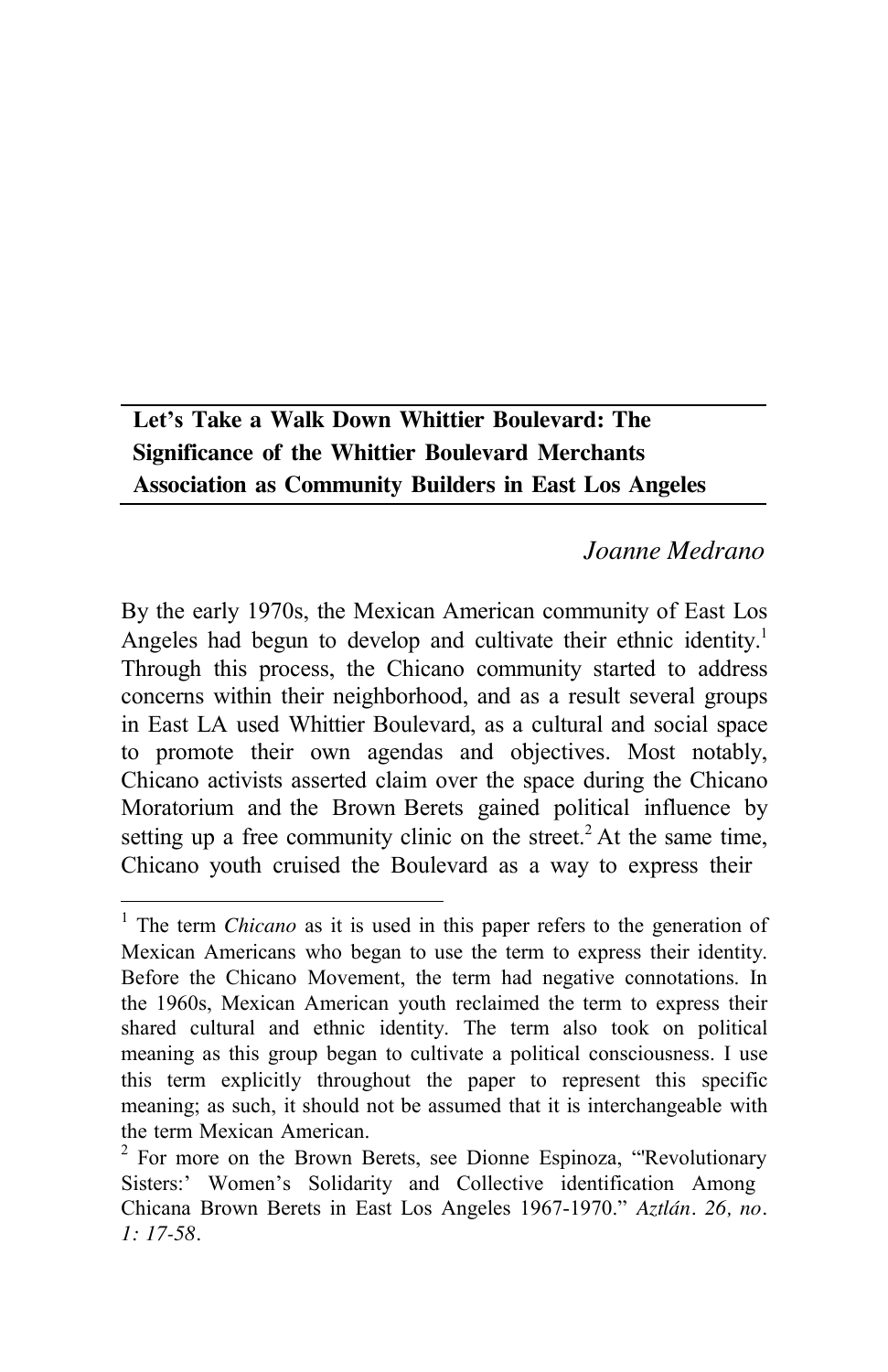cultural identity and notoriety. However, there was and continues to be, another influence on the Boulevard that historians have not yet considered when studying this celebrated space. Using local newspapers, business memos and correspondence, advertisements, and pamphlets, this article argues that the development and influence of the Whittier Boulevard Merchants Association (WBMA) also contributed to the social space of Whittier Boulevard in East Los Angeles, through their efforts to encourage economic growth effectively becoming community builders. Specifically, the WBMA's determination to stimulate the local economy and thus support their own businesses, resulted in several instances where their work furthered public interests and ultimately strengthened the Boulevard both as a social space and a cultural one; a place to be and be seen.

The Merchants Association and small family owned businesses like Wenger Furniture and Appliances worked with local government to revitalize and celebrate the one-mile shopping district of Whittier Boulevard beginning in the late 1970s.3 Their successful cleanup programs and community events, such as the annual Christmas Parade, Latino Walk of Fame, and construction of the iconic Whittier Boulevard Arch, attempted to promote their own businesses while maintaining the legacy of Whittier Boulevard and the cultural history of East LA throughout the 1980s and 1990s. Ultimately, by considering this history, the legacy of Whittier Boulevard and what it means to the people of East LA emerges, demonstrates its continued relevance to the people who walk, drive, work, and live on this colorful, culture-infused street.

In order to understand why the merchants of Whittier Boulevard were significant contributors to what is arguably the central social space of East Los Angeles, it is important to consider the historical context of this neighborhood in the 1970s.<sup>4</sup>

<sup>&</sup>lt;sup>3</sup> While Whittier Boulevard is a central surface street that runs through several cities, including: Commerce, Montebello, Pico Rivera, and Whittier, the shopping district that exists in East LA is one-mile in length and runs between Atlantic and Eastern Boulevards.

<sup>4</sup> Rodolfo Acuña, *Occupied America: A History of Chicanos*, 7th Ed. (New York: Harper & Row, 2011), 287. As explained in Rodolfo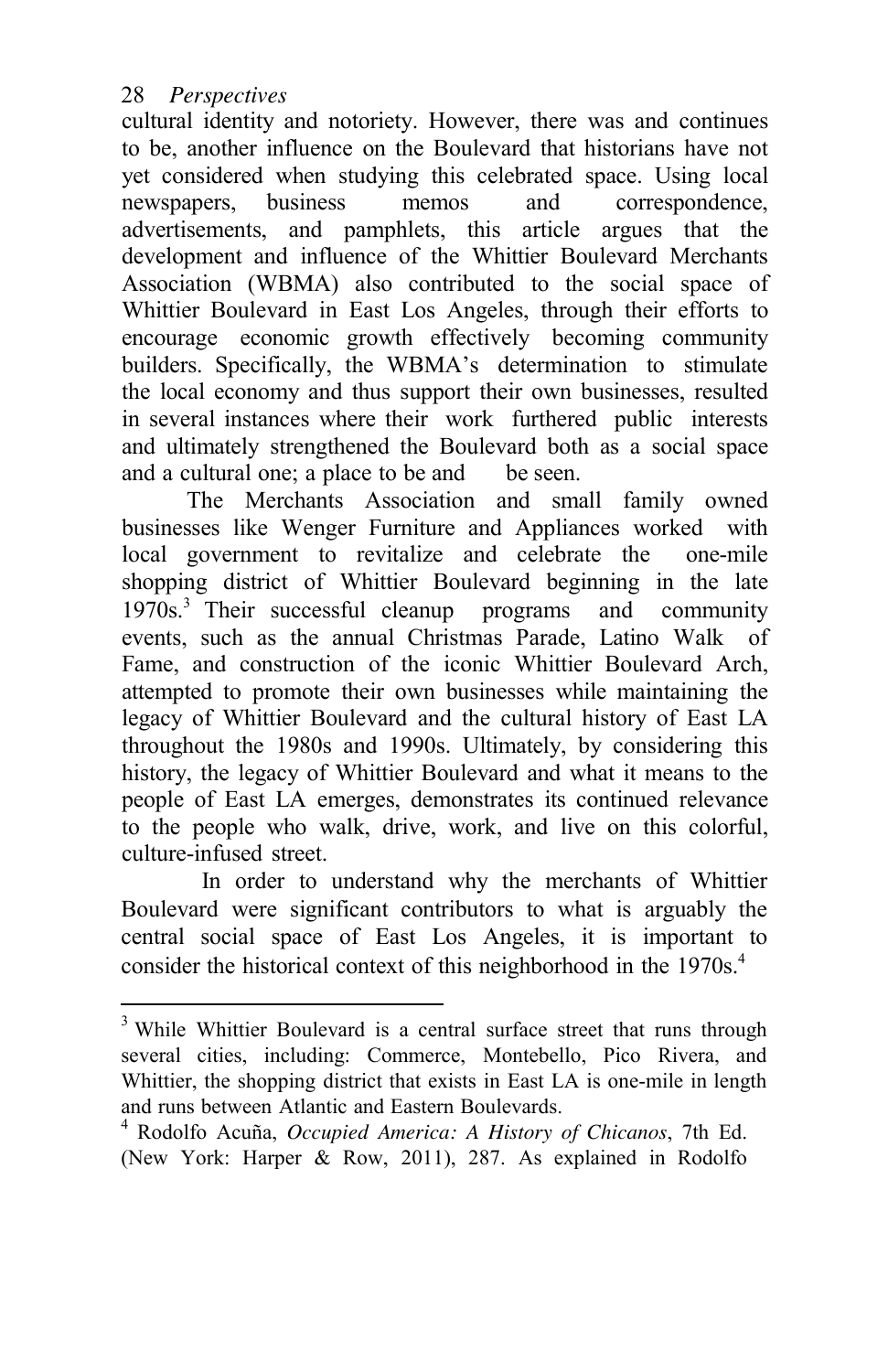As many historians have argued, by 1970, a fully realized Chicano Movement had developed across the American Southwest. The emergence of cultural nationalism, which grew out of the strong desire to denounce assimilation and instead advance a "cultural nationalist agenda," created the foundation for the Chicano movement.<sup>5</sup> Specifically for the Mexican community of East LA, the Chicano Movement was a response to the community's experience with police brutality and the disproportionate numbers of Chicano soldiers dying in the Vietnam War.<sup>6</sup> From this political and social awakening, the East LA community began to use and shape Whittier Boulevard as a prominent cultural and social space. What is most significant about the historiography of East LA is its emphasis on cultural history. Historians have looked primarily at the origins of cultural occurrences in the community, especially the Chicano Movement, and in doing so have overlooked the contributions of small business owners as actors of community building through economic sustainability.<sup>7</sup> The Whittier

Acuña's *Occupied America*, the basis for the social movements of the 1960s and early 1970s was inequality and moral outrage at the unfairness in the system. Compounded with this fact, was that Mexican Americans lived in communities, although not as segregated from whites than African Americans, still in separate ones from whites, like that of East Los Angeles.

<sup>5</sup> Bruce J Schulman, "E Pluribus Plures," *In The Seventies: The Great Shift in American Culture, Society, and Politics* (New York: Free Press,

<sup>2001), 64.</sup> According to Schulman, activists began to organize, and zeroed in on issues that were directly affecting their communities, going beyond the student center movement of 1968. For Mexicans in East L.A., growing Chicano nationalism was directed at the plight of the urban Mexican community who were disillusioned by conventional politics and polices that in no way had been for their benefit. 6 Lorena Oropeza, *Raza Si! Guerra No!* (Berkeley, US: University of

California Press, 2005), 49. For Chicanos, their protests against the Vietnam War allowed them to reevaluate their place within America, and consequently become conscious of how some of their longstanding ideals about military service and their identification as American citizens

were not true.<br><sup>7</sup> While historians have studied aspects of East Los Angeles history, most notably the Chicano Movement and the cruiser culture, looking at the WBMA as influential members in the community is a new focus.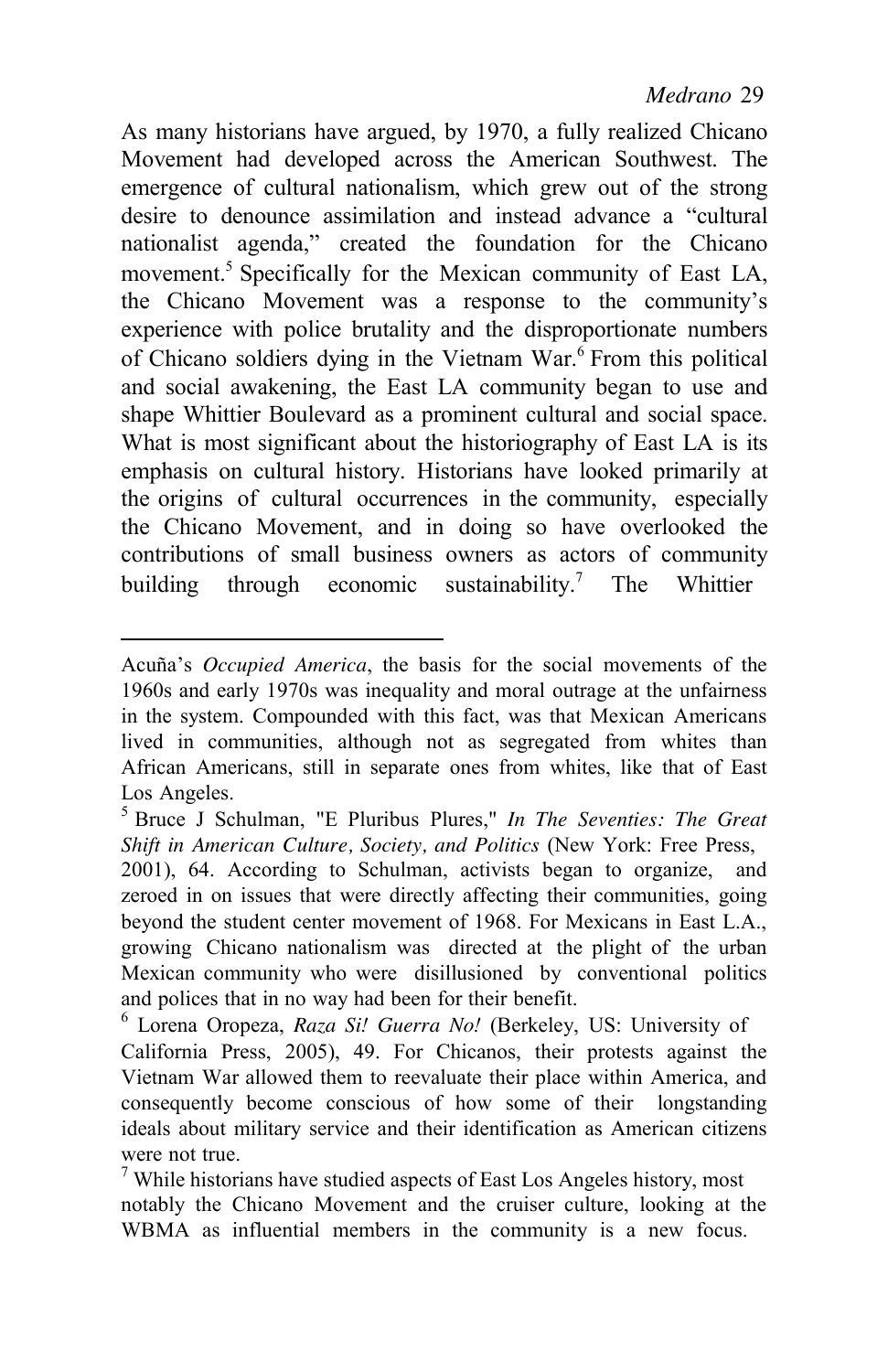Boulevard Merchants Association was a product of the cultural changes of the 1960s and 1970s and as a result played a significant role in the history of the Boulevard as a social space; as such, its conception and efforts to revitalize the neighborhood must be addressed. It was the infusion of monetary resources and their work with local government that allowed the business owners of Whittier Boulevard to make their own changes to the Boulevard. Their efforts revitalized the social space of the Boulevard in the 1980s and 1990s and their determination to continue to make progress today demonstrates their continued relevance.

The Boulevard became a cultural space for several other members within the community. These groups used the Boulevard in ways that added to the Chicano identity of East LA, and in many ways, their usage of the Boulevard led to the establishment of the Merchants Association. Chicano activist formed a free clinic to benefit the Mexican American community, and Chicano youth continued to establish their identity with the cruiser tradition. At the same time, Chicano youth accessed the Boulevard to carry on the cruiser tradition as a way to express their own identity. A shift occurred after the destruction on the Boulevard during the Chicano Moratorium in 1970, pushing LA County Sheriffs and merchants to end the tradition of cruising by the mid-1970s. These events contributed to an economic downturn near the end of decade and eventually the development of the WBMA. Given these shared connections to the Boulevard, considering activists and cruisers in the narrative of the WBMA is necessary when reflecting on their own influence on the Boulevard.

In respect to activism and its influence on the community, the Chicano movement that swept the Southwest developed out of Mexican Americans desire to confront growing social issues in their community, like improving schools and gaining access to

Consequently, researching the WBMA has been a challenging endeavor that speaks to the possible reason why historians have yet to consider their relevance to Whittier Boulevard. The WBMA's lack of online presence has made it difficult to get into direct contact with current members, and in many cases, current members have been unreachable for comment. Adding to this silence, the closure of the Association's office on Whittier Boulevard made the ability to look through any possible archive near impossible.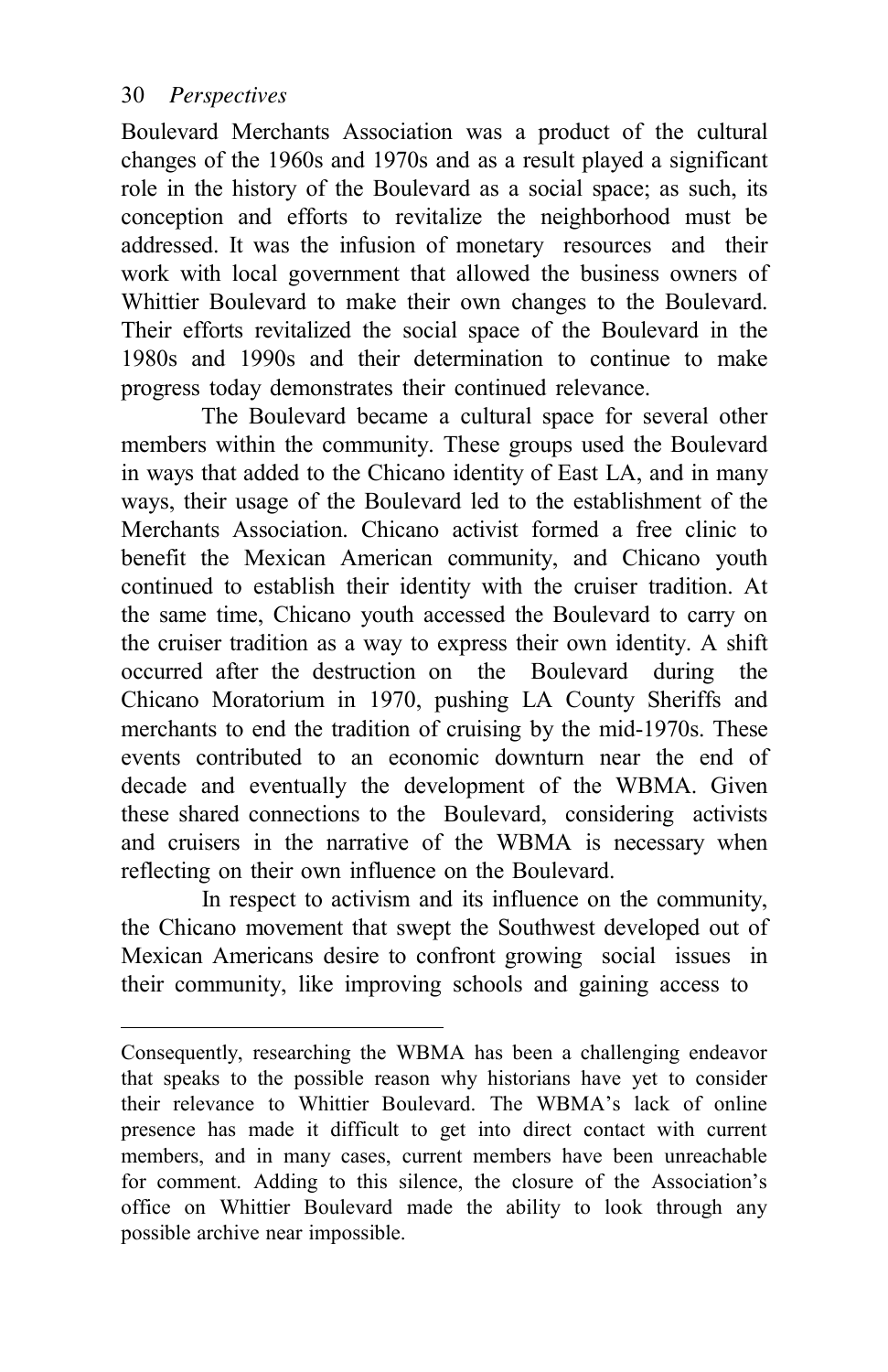comprehensive healthcare. In East LA specifically, Chicano activists empowered residents to demand change by local and state government and worked to make the community better; in doing so Chicano activists gained influence in the community.<sup>8</sup> The Brown Beret's establishment of the Free Barrio Clinic on Whittier Boulevard exemplifies their expanding influence. Located between Fraser Avenue and Clela Avenue, the clinic was within the famed Whittier Boulevard shopping district bordered by Eastern Avenue and Atlantic Boulevard, and became a manifestation of Chicano Activists' cultural representation on the **Boulevard** 

Unfortunately, the Brown Berets' clinic would not be a staple on the Boulevard for long, as the organization began to suffer from internal conflict due in large part to the organization's misogyny.9 A more notable impact was the Chicano Moratorium march on August  $29<sup>th</sup>$ , 1970, which defined Chicano Activism in East LA and left a lasting memory of Chicano pride, culture, and tragedy that still resonates with the city's residents today.<sup>10</sup>

<sup>&</sup>lt;sup>8</sup>Dolores Delgado Bernal, 1998, "Grassroots Leadership Reconceptualized: Chicana Oral Histories and the 1968 East Los Angeles School Blowouts," *Frontiers: A Journal of Women Studies* 19 (2), 136. The East LA blowouts was a culmination of Chicano youths organizing against the LAUSD school board and the poor conditions of high schools in East LA. The blowouts are reflective of East LA youth demanding better conditions for the community; Cindy Aragon, "The Struggle for Chicano Power in Los Angeles: The Contributions of a Grassroots Activist," *Perspectives: A Journal of Historical Inquiry* 37 (2010), 4. Accessed 1 7 October, 2015. [doi:http://web.calstatela.edu/centers/perspectives/vol37/37\\_Aragon.pdf..](http://web.calstatela.edu/centers/perspectives/vol37/37_Aragon.pdf)  It was grassroots activism in places like East Los Angeles, led by

activists like Roslio Muñoz, that attempted to better the community from issues like urban renewal. Because of this work, activists gained a voice in the community that they had never experienced before.<br><sup>9</sup> Virginia Espinoa, 2010-2012, "La Batalla Está Aquí": The Chicana/o

Movement in Los Angeles" From UCLA Library, Center for Oral History Research. Gloria Arellanes, (Recording Voice Interviews).

 $10$  The Chicano Moratorium march was a culmination of earlier protests that occurred in other California cities throughout 1970. Drawing between 20,000 and 30,000 protesters from all over the U.S., the moratorium march on August  $29<sup>th</sup>$ , was supposed to be a demonstration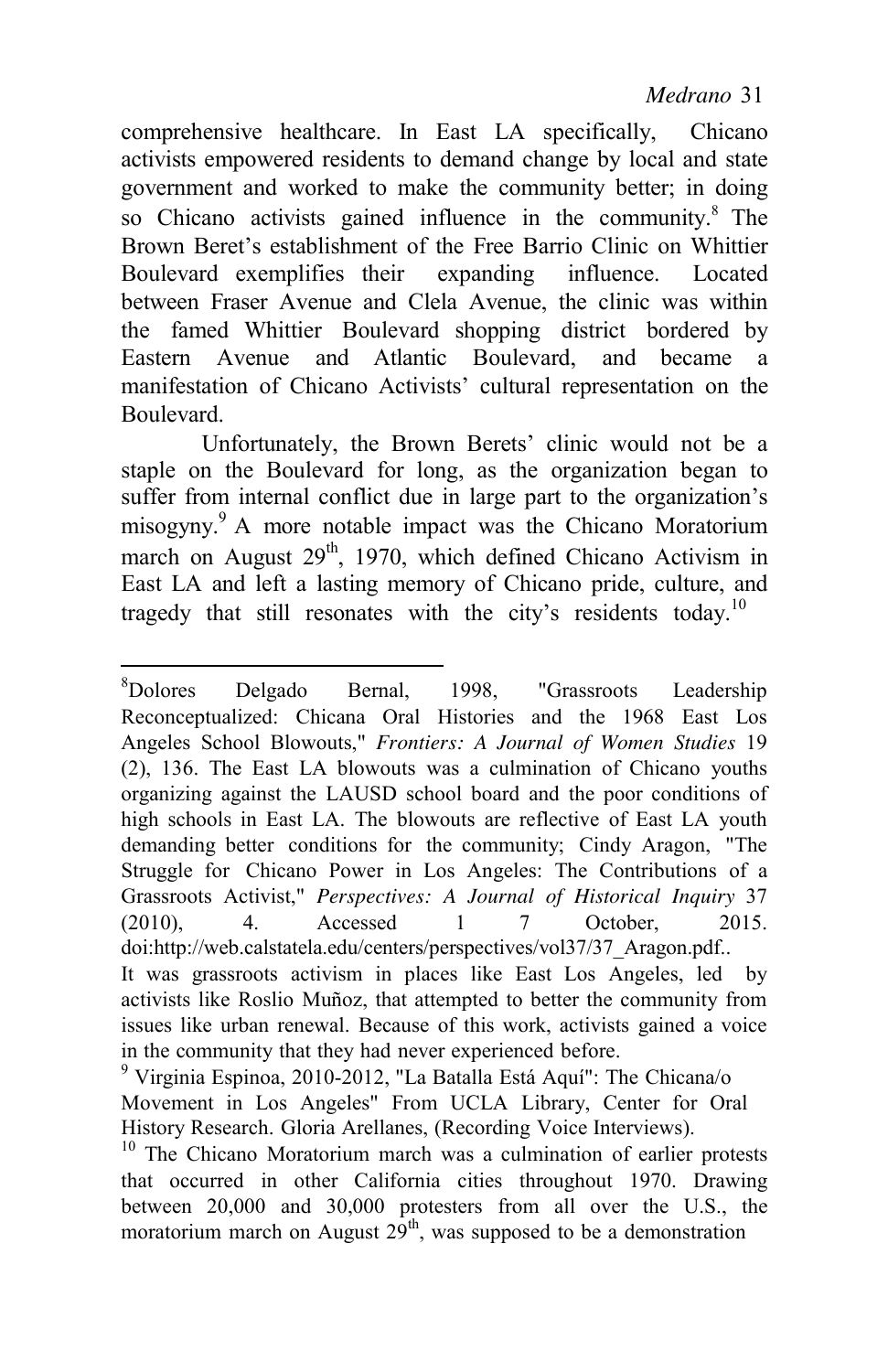Although the march was initially peaceful, even joyful and optimistic, violence soon erupted between protesters and LA county sheriffs at Laguna Park, located just a few blocks outside of the shopping district, where the march was supposed to end.<sup>11</sup> While speculation about who started the altercations between Sheriffs and protesters remain, the violence nevertheless traveled down the Boulevard, with police and protesters moving into the shopping district. Within minutes a full-on riot started on the Boulevard, leaving hundreds injured, and three dead.<sup>12</sup> As a result of the unrest, merchants experienced broken windows, wrecked storefronts, and several fires along the street. By the time the violence was contained, the Boulevard would see several businesses beyond repair, residents questioning what had happened and why, and the beginning of an economic downturn that would be long lasting.<sup>13</sup>

The continued practice of Chicano youth cruising in low riders on weekend nights added to the economic troubles of the small businesses. The institution of cruising was not new to the Boulevard; Mexican American youth had long since participated

against the Vietnam War. The planned march was to travel three miles through East LA, beginning at Belvidere Park then run along Whittier Boulevard and end at Laguna Park.

Lorena Oropeza, *Raza Si! Guerra No!* (Berkeley, US: University of California Press, 2005), 148.

<sup>11</sup> Patricia Borjon and Raul Ruiz, eds., "Laguna Park Why*?" LA RAZA* 

*Newspaper*, 5 September, 1970, 2-3.<br><sup>12</sup> Joanne Medrano, "The Ever-Changing Legacy of Ruben Salazar: A Reflection of Remembrance in East LA" *Perspectives: A Journal of Historical Inquiry* 43 (2016), 62-81. What is often remembered about the Chicano moratorium is the death of Ruben Salazar, the famed Mexican American *LA Times* reporter, that occurred at the Silver Dollar Bar and Restaurant within the one mile stretch of the shopping district. While his legacy is multifaceted, his death during the Chicano Moratorium is most the memorable aspect of that day, in part because of the controversial nature of his death. This project about Whittier Boulevard grew out of research about the Chicano Moratorium, Salazar's death on Whittier Boulevard, and his memory in East LA. 13 Patricia Borjon and Raul Ruiz, eds., "Laguna Park Why*?" LA RAZA*

*Newspaper,* 5 September, 1970, 2-3.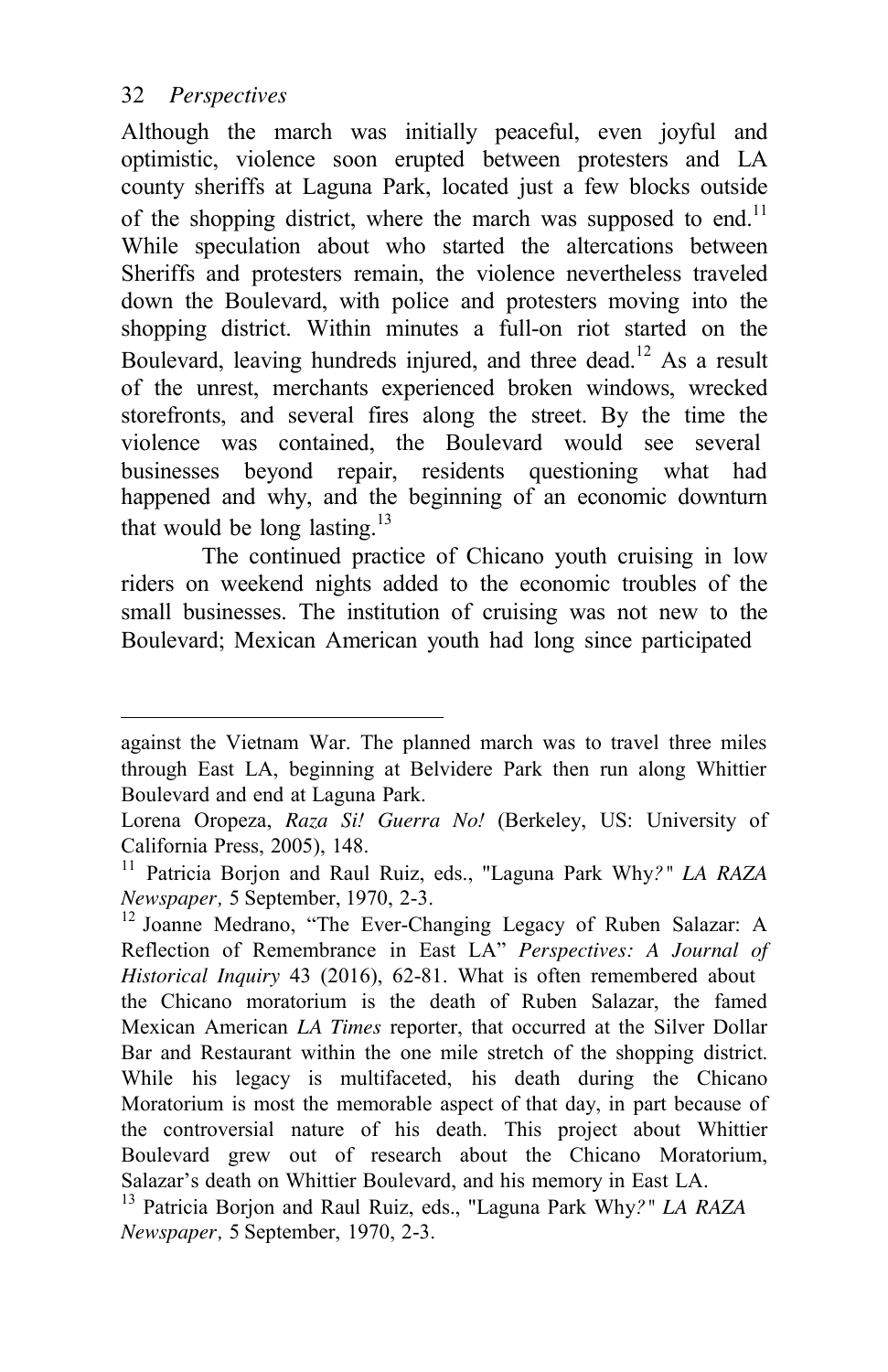in the tradition.<sup>14</sup> However, the downturn the Boulevard saw following the 1970 riot made cruising an even bigger nuisance for merchants who argued that cruisers filled the streets making their stores inaccessible to customers. As a 1979 *LA Times* article explained, East LA residents had long considered cruising the Boulevard as harmless fun for Chicano youth, "a relief from boredom and a senseless flirtation with death", however, the scene soon became tarnished by gang violence.15 The film *Boulevard Nights*, released that same year, solidified this perception of Chicano youth and gang violence. The Filmmakers' utilization of real footage of Whittier Boulevard only added to the supposed realism that connected Chicano youth to crime and gangs.<sup>16</sup>

This rise in crime and supposed increase in gang violence resulted in sheriffs appealing to the Board of Supervisors to close

 $14$  In the 1960s, it had been common for Mexican American kids to cruise with their friends, listening to new Chicano rock anthems like Thee Midniters' 1965 song, *Whittier Blvd*., which celebrated the cruiser culture. The title of this paper takes its name from the opening lyrics of Thee Midniters' song, *Whittier Blvd*. I have chosen to use this title as the song reflects the cultural legacy of East Los Angeles. While organizations like the Whittier Boulevard Merchants Association and small businesses like Wenger Furniture have also played a role in cultivating Whittier Boulevard as a social space infused with cultural meaning, it has been culturally significant events, music, and traditions that are remembered by the East LA community instead. By using these lyrics as a title along with the added subtitle, I hope to reflect my argument that the WBMA is just as important as the cultural history of East Los Angeles.

<sup>15</sup>Joy Horowitz, "Whittier Cruising: A Tradition Gone Sour," *Los Angeles Times* (1923-Current File), 8 August, 1979, Accessed 29 April, 2016. LA County Sheriffs argued that an influx of non-East LA residents cruising Whittier brought heightened gangs violence and crime.

[http://mimas.calstatela.edu/login?url=http://search.proquest.com/docvie](http://mimas.calstatela.edu/login?ur) w/158909493?accountid=10352.<br><sup>16</sup> *Boulevard Nights*, Film, Directed by Michael. Pressman. (United

States: Warner Bros., 1979) Online Video. In the film, two Mexican American brothers spend their nights along the Boulevard where trouble seems to follow. The film's culminates with the brothers eventually become embroiled in gang culture, suggesting that participating in cruising on Whittier Boulevard by Chicano youth resulted in such an outcome for its participants.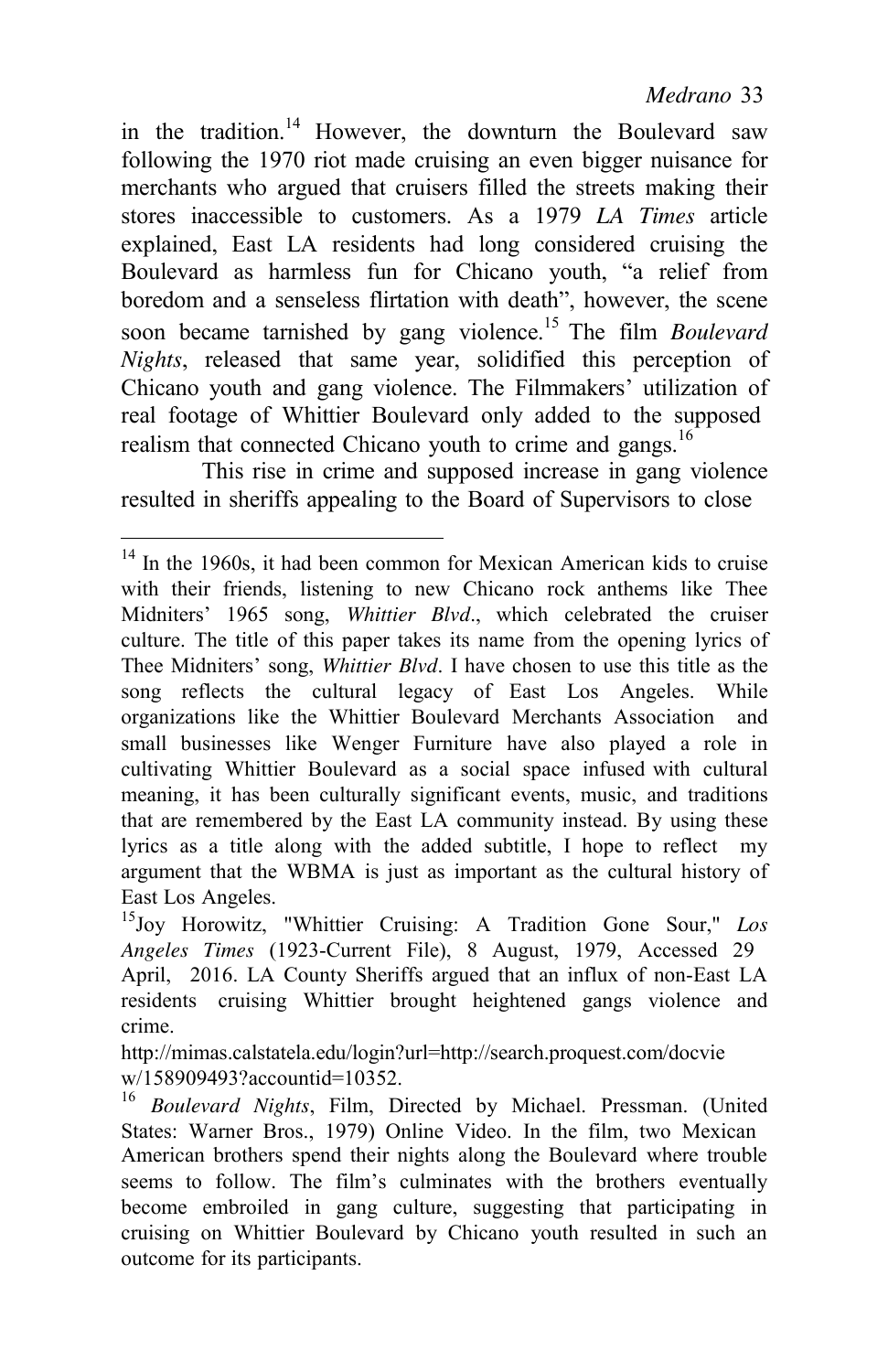the Boulevard to traffic in an effort to finally bring a complete end to the low riding culture. As a sheriff described, "[the Boulevard] was a war zone….the cholos have slowly pushed most of the straight kids off the Boulevard. Ninety-nine percent of the time, they're not doing anything. But it only takes one guy on PCP to shank some guy and the war's on again."<sup>17</sup> Supervisors agreed with sheriffs and authorized Caltrans to close Whittier Boulevard Friday, Saturday, and Sunday evenings between Atlantic Boulevard and Eastern Avenue, the span of the shopping district. Consequently, the cruisers loss of access occurred as merchants on the Boulevard were beginning to address the shopping district's poor economic state. Nevertheless, the WBMA's precursors had influenced Whittier Boulevard. The time activists and cruisers spent on the Boulevard had helped to develop it into a cultural space that came to represent a shared Chicano identity, an identity merchants would later tap into for their own purposes. East Los Angeles had been the setting for several significant cultural moments for Chicanos by the late 1970s. For the Boulevard, these generation-defining experiences resulted in the Boulevard becoming a shared space of cultural importance, but also in a dramatic economic downturn for the merchants of the Boulevard.18 Over two hundred small businesses made up the shopping corridor of Whittier. These merchants had experienced firsthand the destruction that followed the 1970 riot after the Chicano Moratorium protest.<sup>19</sup> Made up of a diverse array of

<sup>17</sup> Joy Horowitz, "Whittier Cruising: A Tradition Gone Sour," *Los Angeles Times* (1923-Current File), 8 August, 1979, Accessed 29 April, 2016.

[http://mimas.calstatela.edu/login?url=http://search.proquest.com/docvie](http://mimas.calstatela.edu/login?ur) w/158909493?accountid=10352

<sup>&</sup>lt;sup>18</sup> George George, "'People Are Rediscovering Us. . . . We're Doing Quite Well.'" *Los Angeles Times*, 31 January, 1989. Accessed 1 April 1, 2016. [http://articles.latimes.com/1989-01-31/local/me-](http://articles.latimes.com/1989-01-31/local/me-1311_1_business-)

[<sup>1311</sup>\\_1\\_business-](http://articles.latimes.com/1989-01-31/local/me-1311_1_business-) people.<br><sup>19</sup> Matea Gold, 1999, "SPECIAL REPORT \* it's Suffered a Riot and a Recession. Now there's a Major Push to . . .; Bring Back Whittier Boulevard." *Los Angeles Times*, 25 July, 1999, 1[.http://search.proquest.com/docview/421569747?accountid=10352.](http://search.proquest.com/docview/421569747?accountid=10352) Wenger, James. Members List. 1993. Official List of WBMA Members, East Los Angeles. While this members list is from 1993, since its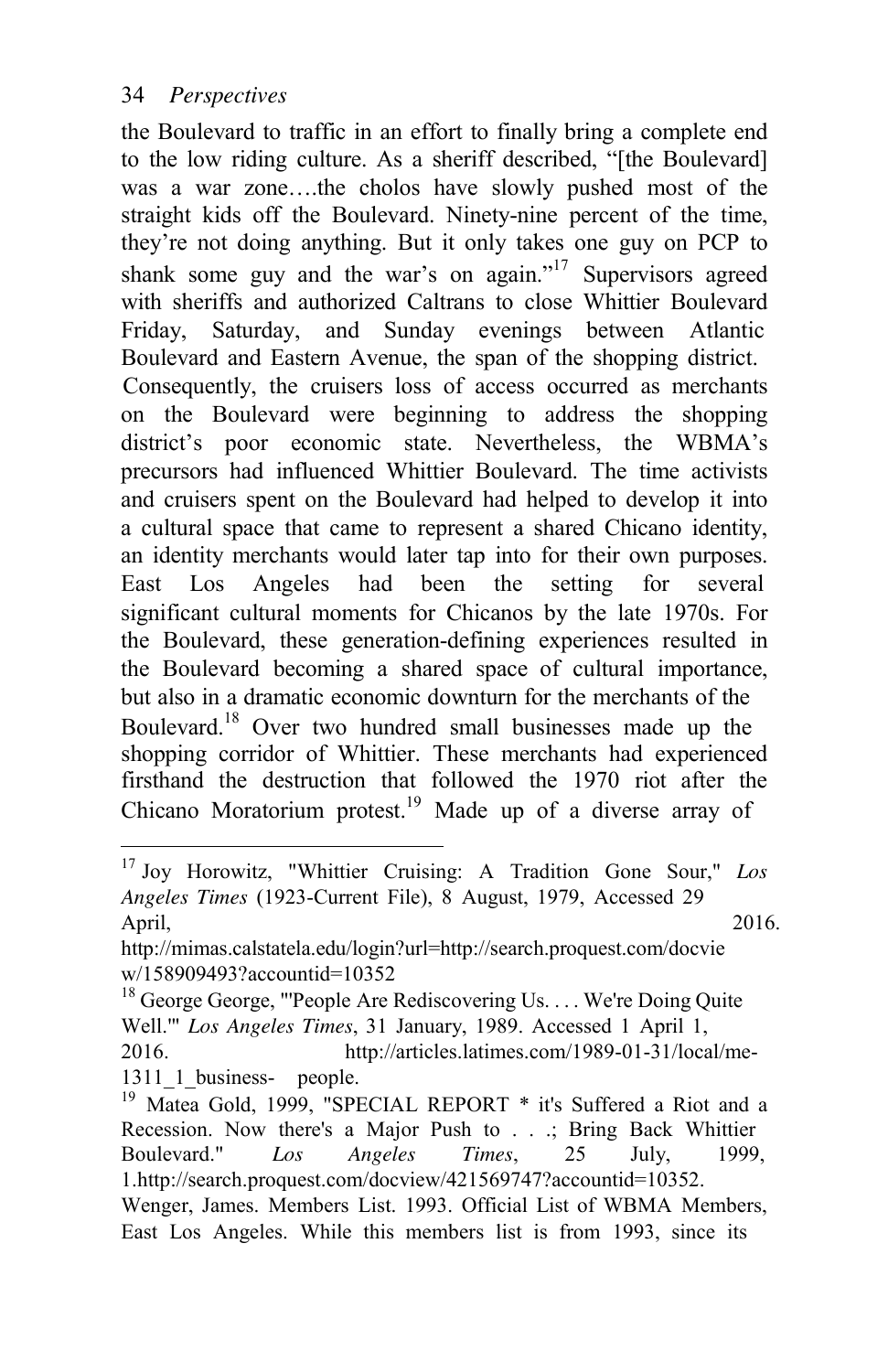businesses including restaurants, bakeries, markets, furniture, shoe, and clothing stores, the merchants had long contended with disruptions to their establishments due to constant traffic caused by teenage cruisers.<sup>20</sup> Consequently, as economic conditions worsened, the merchants took a more active role in the community. In fact, it had been Boulevard merchants, fed up with rising crime and increasing deterioration of the street, who pleaded with sheriffs to close the Boulevard at night. In the end, this support from merchants had been the push needed for Sheriffs to successfully appeal to LA County supervisors, effectively ending the cruising tradition within the shopping corridor.<sup>21</sup>

From this initial success, a formal association developed, with the majority of Whittier Boulevard businesses collectively organizing in 1978. At the time, the intention of the Whittier Boulevard Merchants Association was to restore the image of the Boulevard, in the hopes that a redeveloped district would attract customers back.<sup>22</sup> As they would soon discover, the revitalization of the Boulevard would not be without its challenges. Yet, the WBMA's establishment and early revitalization projects, including the installation of the famed Whittier Boulevard Arch and an intensive cleanup program, reflect how their contributions added additional context to the cultural identity created on Whittier; making the merchants just as significant to the

inception the majority of merchants of Whittier Boulevard's shopping district were members. The extent to how active members were remains unknown.

 $20$  Through the process of researching merchants on the Boulevard, their backgrounds need to be addressed. As mentioned, over two hundred businesses make up this corridor, yet the owners I was able to trace come from multicultural backgrounds, migrating as far away as the Ukraine. This is important to note when considering how the merchants accessed the Mexican American heritage of East LA residents and strategically used this history for their economic advantage.

<sup>21</sup> Joy Horowitz, "Whittier Cruising: A Tradition Gone Sour," *Los Angeles Times* (1923-Current File), 8 August, 1979, Accessed 29 April, 2016.

<sup>1</sup> April, 2016. <http://articles.latimes.com/1986-01-09/local/me->14220\_1\_sidewalk. <sup>22</sup> Carol McGraw, "Rebirth of Whittier Boulevard: 65-Foot Arch Marks a Dream Come True," *Los Angeles Times*, 9 January, 1986. Accessed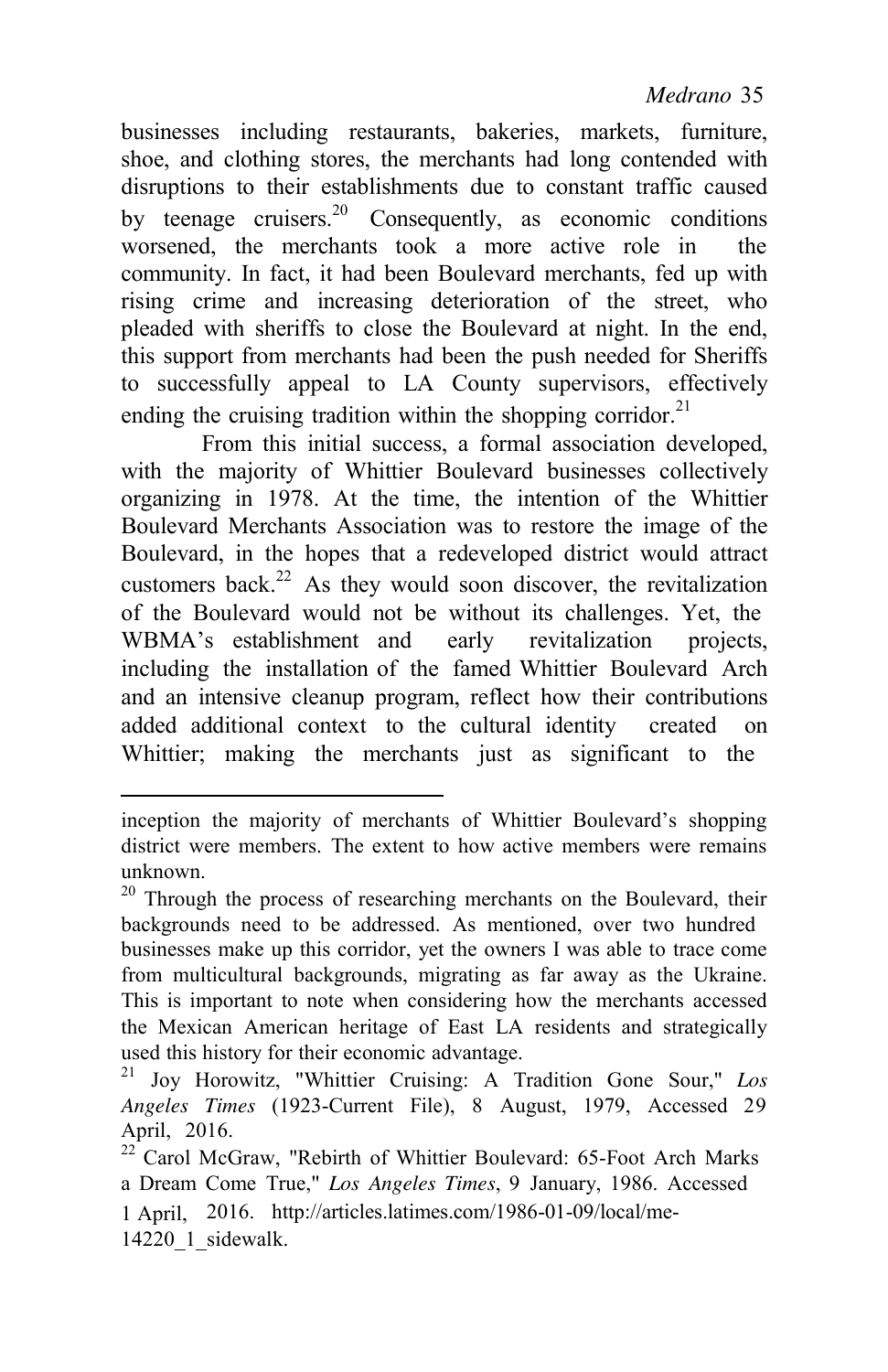overarching narrative of East Los Angeles as the legacy of Chicano activists and glorified Chicano low rider enthusiasts. The WBMA's ability to work together with local government and law enforcement set them apart from other key figures in the community. As such, it is necessary to consider the inception of the association and their initial accomplishments.

Within this developing discussion, it is important to note that gaps exist in the narrative of the WBMA. Lack of sources and current visibility of the WBMA speaks to several remaining questions about the background of the WBMA and its members. For instance, exactly who formed the WBMA remains unknown. *LA Times* articles published between 1978 and 1986 note that the WBMA grew out of a desire by merchants to improve deteriorating conditions.<sup>23</sup> Nearly a decade of rising gang activity and crime had brought litter, faded signs, cracked sidewalks, graffiti covered walls, and dwindling sales. Several of the merchants, who for decades had called Whittier Boulevard home, could no longer tolerate these circumstances. As Howard Barsky, a family partner in the furniture store La Popular, said in 1986, "We weren't going to give up and go away."<sup>24</sup> Given the history of the Barsky family, this determination wasn't surprising, and reflects the determination many merchants had to recover the Boulevard from decline.

Like many immigrant stories of the early twentieth century, John and Sonia Barsky, original owners of La Popular Furniture Store, is one of tireless sacrifice for the American Dream. Originally from the Ukraine, John Barsky had served in World War I before traveling to Mexico in 1922 with his new wife

<sup>23</sup> Joy Horowitz, "Whittier Cruising: A Tradition Gone Sour," *Los Angeles Times* (1923-Current File), 8 August, 1979, Accessed 29 April, 2016. This article is the earliest found that makes mention of the Whittier Boulevard Merchants Association. Other articles including: Sam Hall Kaplan. 1986, "Whittier Boulevard: Palmy Days Ahead?" *Los Angeles Times (Pre-1997 Fulltext)*, 20 April, 1986. Also, WBMA newsletters and pamphlets also note 1978 as year of establishment.<br><sup>24</sup> Carol McGraw, "Rebirth of Whittier Boulevard: 65-Foot Arch Marks

a Dream Come True," *Los Angeles Times*, 9 January, 1986. Accessed 1 April, 2016. <http://articles.latimes.com/1986-01-09/local/me->14220\_1\_sidewalk.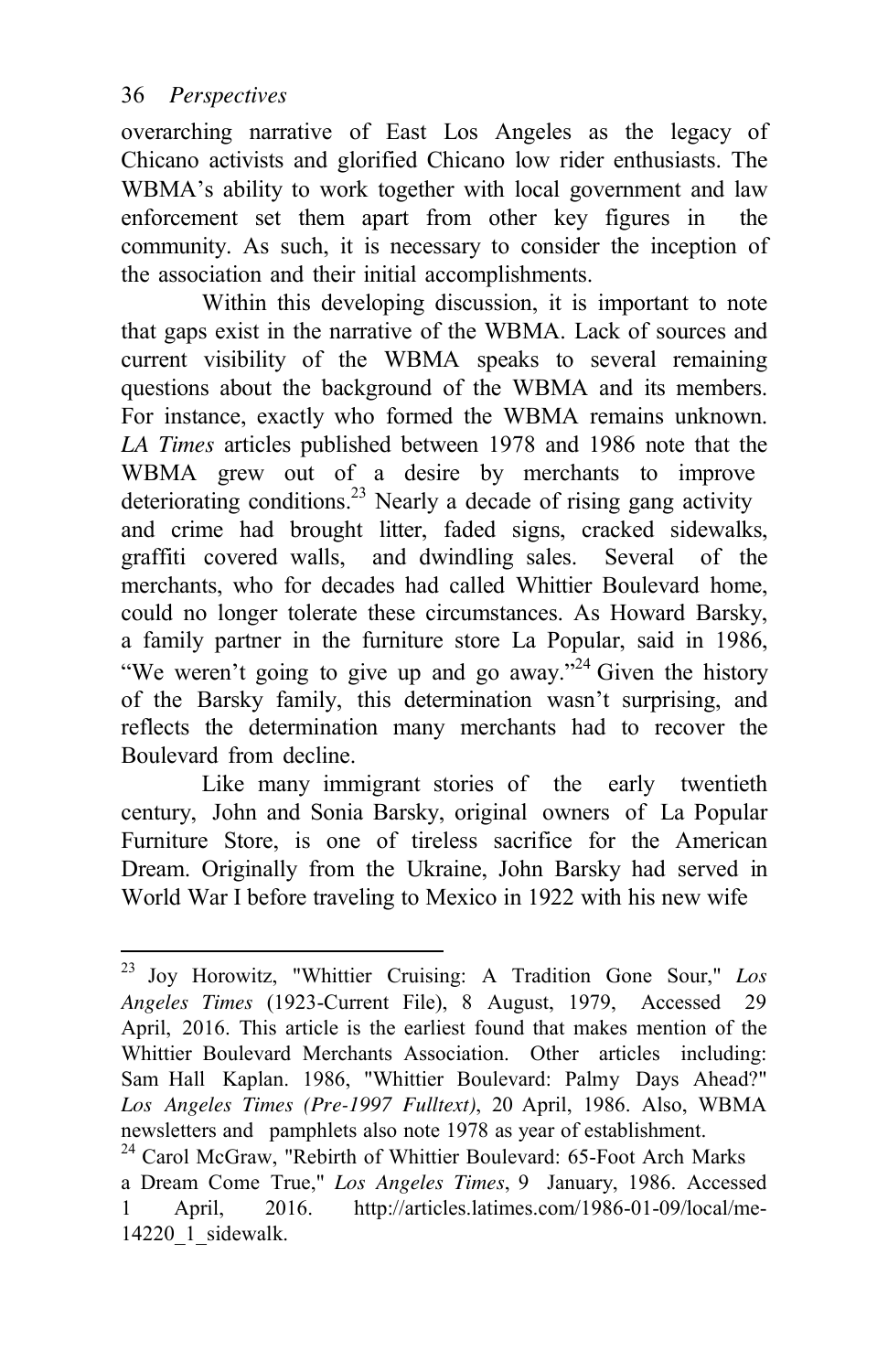Sonia. While the Barskys had worked in diamond trading before the war, in Mexico they began a successful merchant business in Chihuahua that eventually led the family to Los Angeles in 1931, searching for better financial opportunities.  $25$  By 1939, John and Sonia Barsky's La Popular Furniture Store opened on the Boulevard where it would remain in business until 2001. By the early 1980s, Howard, their youngest of three children, had joined the merchants association along with other local business owners.<sup>26</sup> Howard Barsky, like other merchants on the Boulevard, believed that restoration of the street would bring back customers that once shopped along the strip.<sup>27</sup> While the merchants were optimistic about their objective of revitalizing the Boulevard, the WBMA quickly realized how difficult it would be to clean up the street, but also how challenging installing landmarks could be when attempting to raise enough funds for projects.

The first issue the association had to tackle was financial backing for their redevelopment. While the WBMA planned to spend five million dollars of their own funds on projects, they quickly realized the effort was not enough to restore the shopping district. In 1982, the association appealed to state and county officials for assistance.28 This partnership between the WBMA

<sup>25</sup> Howard Barsky, "John Barsky, Sonia (Gotselig) Barsky: Early Life through Leaving Mexico (1932)," *Barsky's La Popular (blog),* March 27, 2015. Accessed 18 May, 2016. [http://barsky](http://barsky-/)lapopular.blogspot.com/search?updated-max=2015-03-30T20:07:00- 07:00&max-results=7.

 $^{26}$  Howard Barsky, "1932 to 2001 A MORE DETAILED, (close to) CHRONOLOGICAL LIST OF EVENTS, From Los Angeles Start up to the Famsa Lease," *Barsky's La Popular (blog*), March 27, 2015. Accessed 18 May, 2016. [http://barsky](http://barsky-/)lapopular.blogspot.com/search?updated-max=2015-03-30T20:07:00- 07:00&max-results=7.

<sup>27</sup> Al Desmadre, "Memories of a Lost Boulevard: JonSons Markets," *LA EASTSIDE (blog).* 28 April, 2009. Accessed 3 May, 2016. [http://laeastside.com/2009/04/memories-of-a-lost-Boulevard-jonsons](http://laeastside.com/2009/04/memories-of-a-lost-Boulevard-jonsons-)markets/.

<sup>&</sup>lt;sup>28</sup> Carol McGraw, "Rebirth of Whittier Boulevard : 65-Foot Arch Marks a Dream Come True," *Los Angeles Times*, 9 January 9, 1986.

<sup>1</sup> April, 2016. <http://articles.latimes.com/1986-01-09/local/me-> $14220$  1 sidewalk.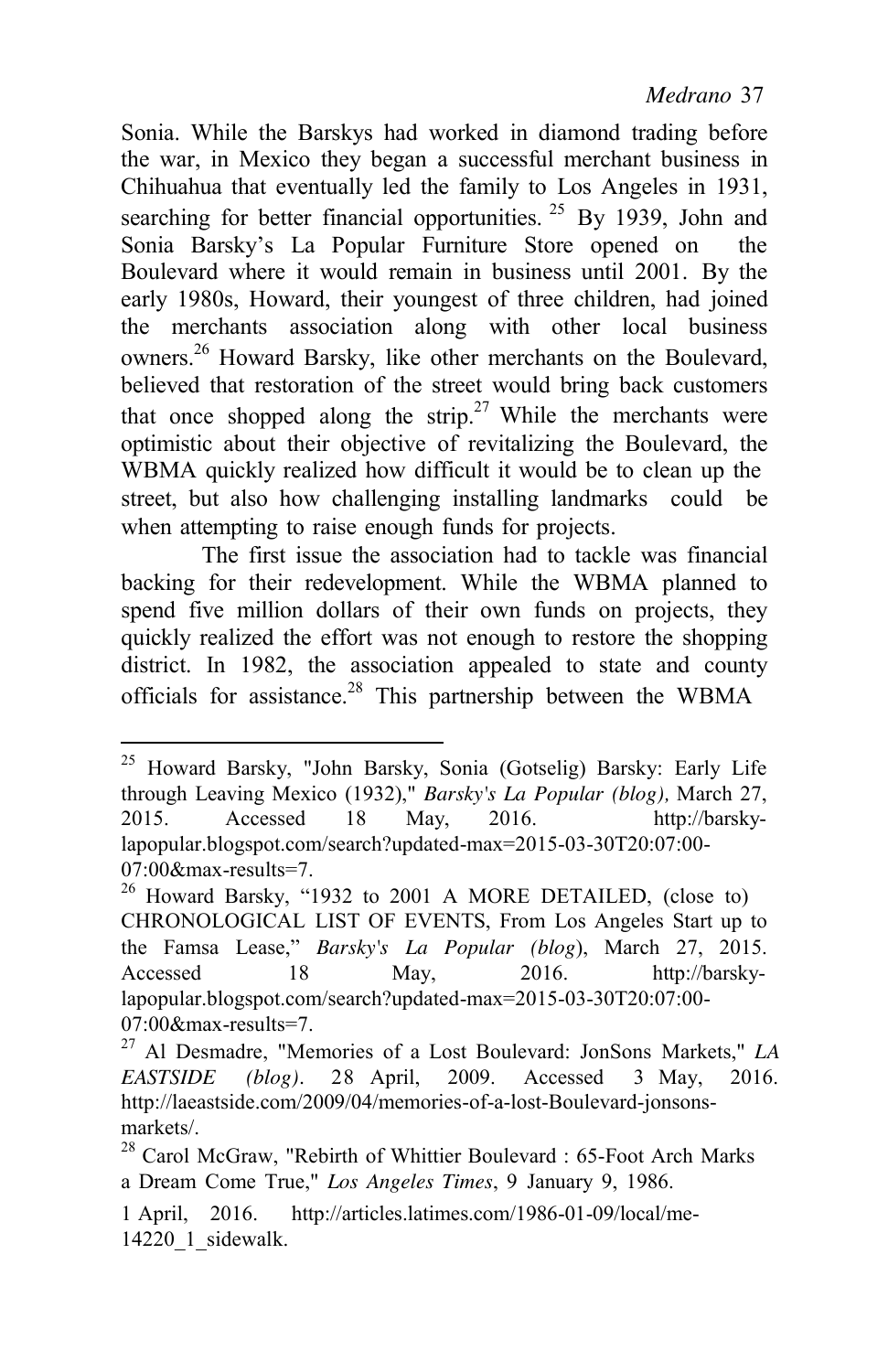and LA County Supervisors, specifically Ed Edelman and then Gloria Molina, would be instrumental to the success of the association. Edelman in the 1980s and Molina in the 1990s, would work to help with these projects, and participated in WBMA events like their annual new member and honorary dinners at Steve's Steakhouse, and the annual East Los Angeles Christmas Parade.<sup>29</sup> During the first few years planned projects, such as the cleanup program and the installation of the Whittier Boulevard arch stalled because state and county officials could not agree on how to finance redevelopment. Finally, in 1984 under a joint agreement, the state provided \$1.8 million for roadwork, and the county provided an additional \$1.4 million for roads and \$3.1 million in community development grants for sidewalk and building improvements.<sup>30</sup> Under this arrangement, the state relinquished control of the state-designated highway to the county, further compounding the authority of LA County Supervisors, and the WBMA's need to work collaboratively with the likes of Edelman and Molina.

With these new funds the WBMA began their revitalization programs, envisioning Whittier Boulevard's return to its glory days, and possibly redevelop as a "main street" style shopping district, similar to Old Town Pasadena and Sierra Madre's shopping strips. As Howard Barsky described it, "At one time, [Whittier Boulevard] was like the Wilshire Boulevard of the Latino community."<sup>31</sup> With that in mind, the WBMA worked with Barrios Planners, to construct its first landmark, the Whittier Boulevard Arch. A non-profit design firm founded in 1970,

<sup>&</sup>lt;sup>29</sup> "Honorary Dinner of Supervisor Ed Edelman," Belvedere Citizen (Belvedere, Los Angeles), 27 March, 1991.

James Wenger, "Former President of the WBMA," Interview by author. 1 0 May, 2016.

<sup>&</sup>lt;sup>30</sup> Carol McGraw, "Rebirth of Whittier Boulevard: 65-Foot Arch Marks a Dream Come True," *Los Angeles Times*, January 9, 1986. Accessed 1 April, 2016. <http://articles.latimes.com/1986-01-09/local/me->14220\_1\_sidewalk.

<sup>31</sup> Matea Gold, 1999, "SPECIAL REPORT \* it's Suffered a Riot and a Recession. Now there's a Major Push to . . .; Bring Back Whittier Boulevard," *Los Angeles Times*, 25 July, 1999, 1[.http://search.proquest.com/docview/421569747?accountid=10352.](http://search.proquest.com/docview/421569747?accountid=10352)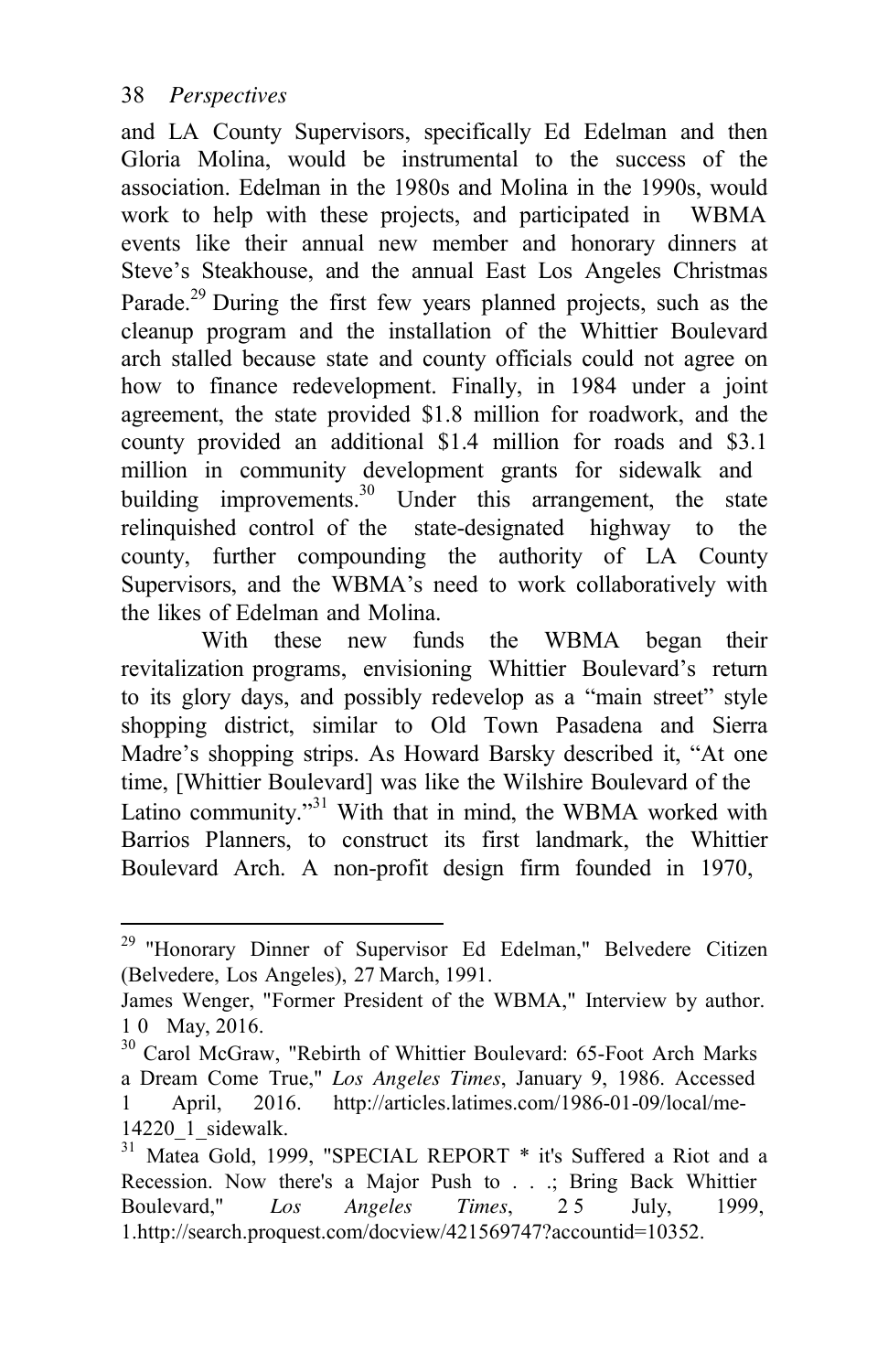Barrios Planners' continuing mission is to provide design and planning services to the "underserved needs" of the Eastern Los Angeles region. Barrios Planners were not only influential to the development of the Arch landmark, but their work in East LA



*Image 1: Whittier Boulevard Arch. 2016. Photograph by author.*

continues today, and includes the development of healthcare facilities, schools, and recently the Metro Gold Line eastside extension project.<sup>32</sup> Two years after the initial commission, the Arch, named, "El Arco", a 65-foot rising Spanish-colonial inspired structure that towers over the Boulevard at the center of the shopping corridor, was dedicated on January 18th, 1986, where it still stands today.<sup>33</sup> Seen as an example that Whittier Boulevard's shopping district was back in business, its presence on the Boulevard is like nothing else on the street.<sup>34</sup> Dominating and unwavering, the Whittier Boulevard Arch is now a celebrated monument in East Los Angeles. Consequently, its place on the Boulevard speaks to the influence of the merchants. In recent years, the arch received a paint touchup as part of another facelift

<sup>32 &</sup>quot;About Us." Barrio Planners. Accessed 2 2 May, 2016[.](http://www.barrioplanners.com/?page_id=2303) http://www.barrioplanners.com/?page\_id=2303.

<sup>&</sup>lt;sup>33</sup> Carol McGraw, "Rebirth of Whittier Boulevard: 65-Foot Arch Marks a Dream Come True," *Los Angeles Times*, 9 January, 1986. Accessed 1 April, 2016. <http://articles.latimes.com/1986-01-09/local/me->14220\_1\_sidewalk.

<sup>&</sup>lt;sup>34</sup> Marisela Norte, 2004, "Best MTA Bus Line: The Number 18, Yes, Let's Take a Trip Down Whittier Boulevard." American Quarterly 56 (3), 506-510. [http://www.jstor.org/stable/40068230.](http://www.jstor.org/stable/40068230)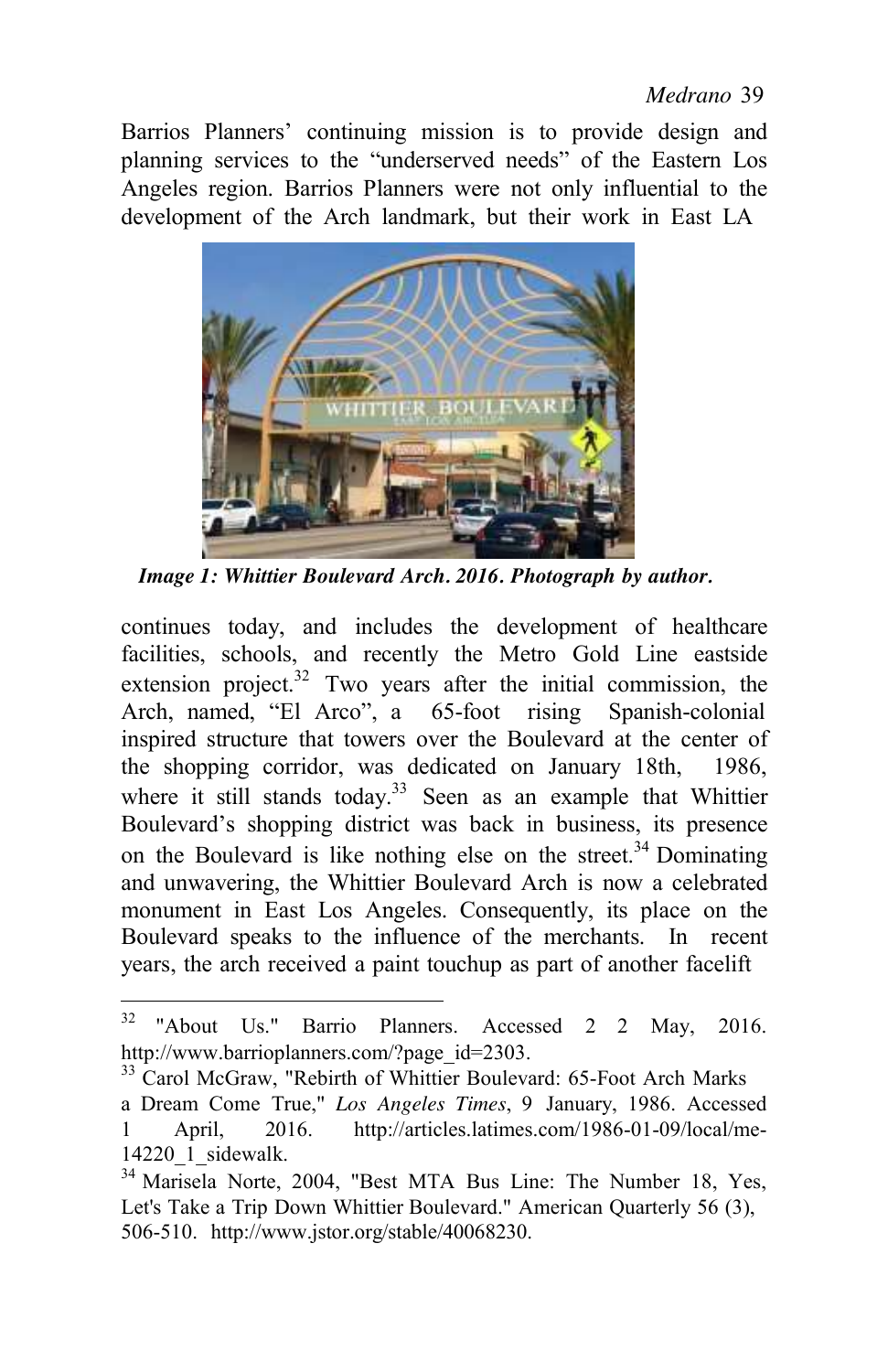project, and its residence on the Boulevard has become just as memorable as any other cultural symbol in East LA.

After the installation of the arch, the WBMA partnered with Barrios Planners and LA County, to complete an extensive cleanup program. To achieve this revitalization project, the association first reached out to its members to understand their concerns and address what they hoped to achieve. In 1989, an outside research company completed a survey of the Boulevard to determine the best way to utilize funds allotted to fixing up the street. Initial participation was minimal at best, attesting to a major disadvantage the association had contended with throughout its existence.<sup>35</sup> While the merchants of the WBMA had good intentions for their association and the state of the Boulevard, they were and remain business people first, with employees and family who depended on them. Often, participation in revitalization programs, events, meetings and appeals to county supervisors come second to maintaining their personal stores.

Nevertheless, by late 1989 a fully realized cleanup program began.<sup>36</sup> The WBMA asked merchants on the Boulevard to cleanup storefront facades, pick up litter in front of businesses, and paint over graffiti on walls. Consideration for customer safety was also a part of the beautification program, with the WBMA asking merchants to maintain back parking lots and possibly hiring security guards.<sup>37</sup> The WBMA provided merchants with the necessary supplies to maintain these new guidelines. The success of the cleanup program was immediate. Businesses saw an increase in sales and it seemed that people were returning to Whittier Boulevard<sup>38</sup> Given this success and the statement made

<sup>&</sup>lt;sup>35</sup> Economics Research Associates, "RE: Whittier Boulevard Merchants Survey," Memorandum to Whittier Boulevard Merchants Association, County of Los Angeles Regional Planning Department, and County of Los Angeles Development Comission. 13 February, 1989.

<sup>&</sup>lt;sup>36</sup> "Success of Clean Up Program," James Wenger to Martin L. Murphy, 27 January, 1994. East Los Angeles, California.

<sup>&</sup>lt;sup>37</sup> Safety Program," James Wenger to Merchants, Northside from Arizona to Kern, 24 December, 1990. East Los Angeles, California. 38 George Ramos, "'People Are Rediscovering Us. . . . We're Doing Quite

Well,'" *Los Angeles Times*, 31 January, 1989. Accessed 1 April, 2016.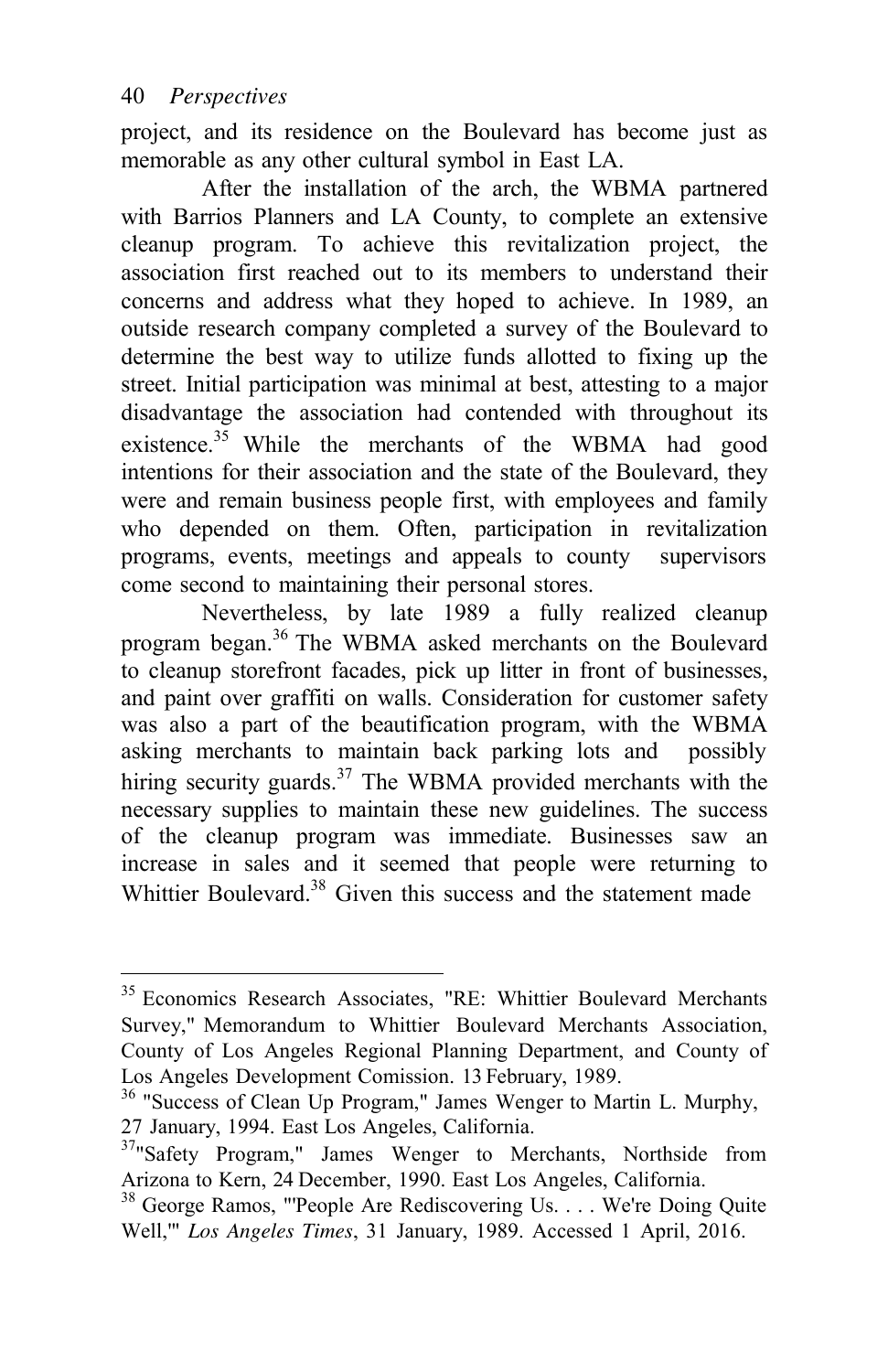by the construction of El Arco, the late 1980s and early 1990s reflect the WBMA's height of influence. While the WBMA achieved their initial objective to draw customers back into their shops, their influence over Whittier Boulevard as a social space was more substantial. Another reflection of their significance was the WBMA's ability to engage with the community and celebrate its cultural and historical past.

From its inception, the WBMA has always recognized that Mexican Americans make up the majority of their demographic clientele.<sup>39</sup> To engage with the Chicano community of East Los Angeles, the WBMA sponsored the annual East LA Christmas Parade that encouraged participation from East Los Angeles schools, organizations, and clubs. $40$  Over the course of 35 years, the Christmas Parade garnered thousands of people to the Boulevard, such as notable Grand Marshals, politicians, marching bands, floats, and performers participated in the tradition. By highlighting the shopping district each year, the annual Christmas Parade demonstrated the success the WBMA achieved in claiming the Boulevard and furthermore, their tremendous effort to help build the growing community they themselves were a part of. $41$ Subsequently, the creation of the Latino Walk of Fame in the early 1990s is another meaningful example of how the WBMA worked with county officials to provide a landmark to the community that celebrated its cultural past. It was through these community engagement projects that the WBMA became valued community

[http://articles.latimes.com/1989-01-31/local/me-1311\\_1\\_business](http://articles.latimes.com/1989-01-31/local/me-1311_1_business-)people.

<sup>&</sup>lt;sup>39</sup> Economics Research Associates, Community Business Revitalization Program Plan Report. Los Angeles, 1990. The ERA's report provides detailed information about the economic state of Whittier Boulevard, including its key demographic. The report also discussed the major issues the merchants were facing at the time, and recommendations that extended beyond the work of the WBMA to better meet the needs of businesses.

<sup>40</sup> Participant List For 1989 Christmas Parade, November 1989. Raw data. Whittier Boulevard, East Los Angeles.

<sup>41</sup> Christmas Raffle, "Venga!" Advertisement Filer. 1990. The WBMA promoted their businesses at the parade through the use of advertisement filers that encouraged parade goers to also shop.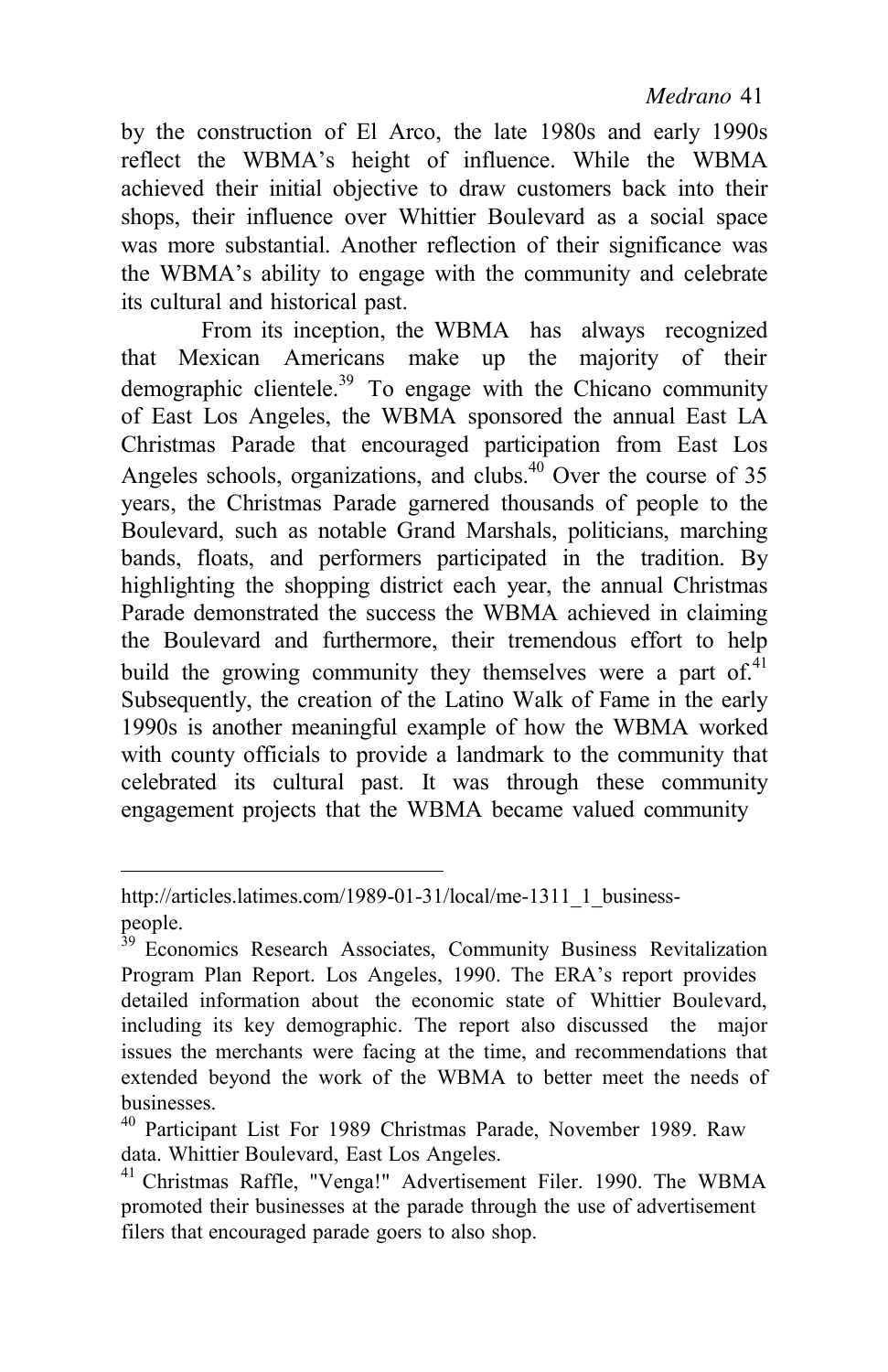builders, and further solidified their significance to East Los Angeles history.

As James Wenger, current manager of his family's store Wenger Furniture and Appliances recalls, ensuring the East Los Angeles Christmas Parade ran smoothly each year was no easy feat.<sup>42</sup> Wenger, who has worked at Wenger Furniture and Appliances since 1970, and who was President of the WBMA in the early 1990s, saved memorabilia from the many parades he participated in, including photos and flyers from his tenure as president. Like La Popular Furniture, Wenger Furniture and Appliances has been a staple of Whittier Boulevard since 1947, when James' grandfather Moses, uncles, and father Martin opened the store.<sup>43</sup> One of the last remaining furniture stores on the Boulevard and now the longest operating, Wenger Furniture And Appliances is reminiscent of an era long past, where the owner of a store is present daily and knows his customers by first name. Wenger's participation in the WBMA began as a member and then president, who assisted with several programs already discussed.



*Image 2: 1990 ELA Christmas Parade Grand Marshall Edward James Olmos. From left to right: Sherman Block, Gloria Molina, Unknown, Lucille Roybal-Allard, Edward Roybal, Edward James Olmos, James Wenger, Unknown. Photograph courtesy of James Wenger.*

<sup>42</sup> James Wenger, "Former President of the WBMA," Interview by author, 10 May, 2016.

<sup>&</sup>lt;sup>43</sup> James Wenger, "Unpublished Family History," Unknown date.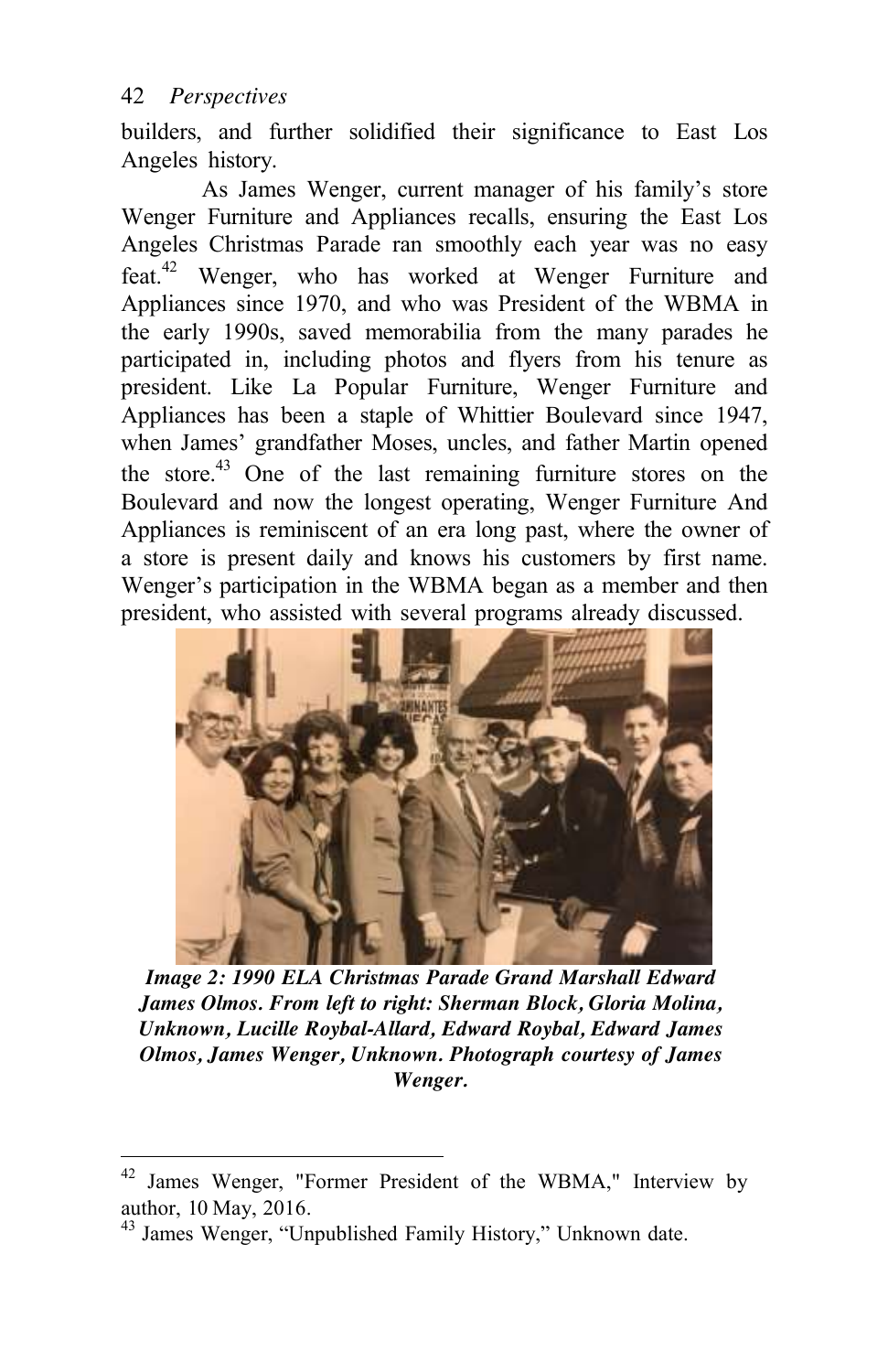

*Image 3: Walk of Fame Plaques. 2011 . Courtesy Latino Walk of Fame Facebook Page.*

The first Christmas Parade took place in December of 1974, however when the WBMA began sponsoring the event remains unknown.<sup>44</sup> Sometime over the course of the early 1980s, as the parade became a staple for East Los Angeles, the WBMA, along with the East Los Angeles Jaycees took over as co-sponsors. The parade route started on Eastern Avenue and Whittier and went directly through the shopping corridor before it turned on Atlantic Boulevard and ended on  $6<sup>th</sup>$  Street.<sup>45</sup> As the parade became more widely known, not only did participating groups grow in number, up to 130 by 1994, but notable celebrities also participated as Grand Marshals.<sup>46</sup> This growth in popularity is a testament to how hard the WBMA and Jaycees, a youth engagement organization, worked with local government, sheriffs, and performers to host the event each year.

In 1983 when famed Dodgers player Fernando Valenzuela served as Grand Marshal not only did the crowd surge to more than 250,000 on the Boulevard, but Mayor Tom Bradley

<sup>&</sup>lt;sup>44</sup> Sam Allen, "No Christmas Parade for East L.A.; Group Can't Afford to Put on Event," *L.A. Now*, 17 November, 2010. Accessed 3 May, 2016[.](http://latimesblogs.latimes.com/lanow/2010/11/east-la-christmas-) <http://latimesblogs.latimes.com/lanow/2010/11/east-la-christmas->paradecancelled-by-money-woes.html.<br><sup>45</sup> "Map of East Los Angeles Parade Route," 1990. Handout Filer.<br><sup>46</sup> "Plenty of Parades Highlight Outlook for Southland's Sunday." Los

Angeles Times (1923-Current File), 28 November, 1982, Accessed 29 April, 2016,

[<sup>.</sup>http://mimas.calstatela.edu/login?url=http://search.proquest.com/docvi](http://mimas.calstatela.edu/login?url) ew/153320259?accountid=10352.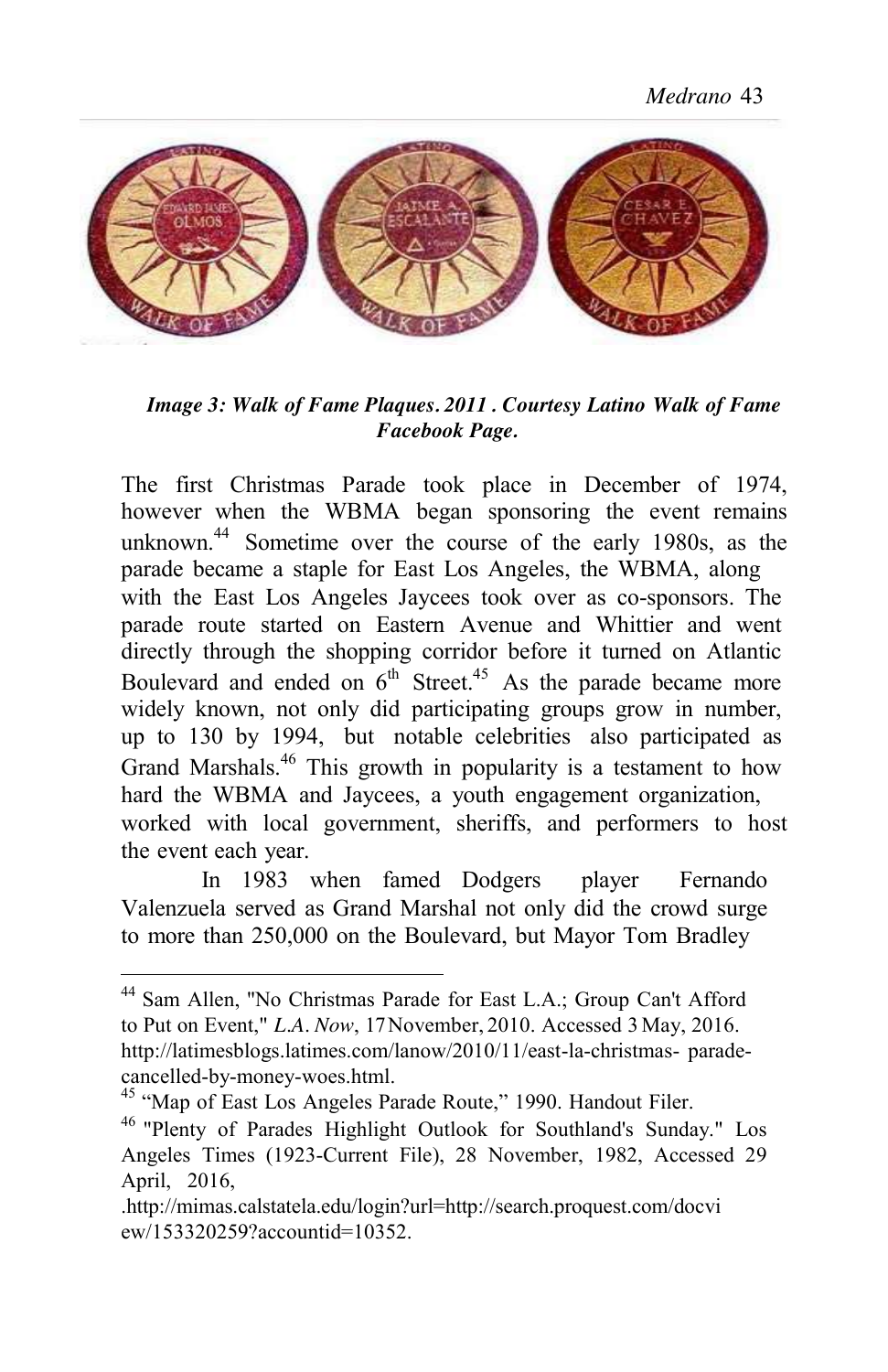and Assemblymen Richard Allatorre and Art Torres participated in the parade as well.<sup>47</sup> Likewise, the 1990 parade which included actor Edward James Olmos as Grand Marshall, also saw the inclusion of Sheriff Sherman Block, Supervisor Gloria Molina, and Representatives Lucille Roybal-Allard and Edward Roybal. The inclusion of these politicians represents how successful the parade was at engaging with the residents of East Los Angeles. The parade was a chance not only for merchants to draw people to the shopping district, but also for government officials to interact with the community.  $48$  This was further compounded by the fact that the parade was televised by local Spanish station K-MEX, reflecting how the parade and by extension, the WBMA, understood the community of East Los Angeles and its Mexican heritage.

The WBMA's effort to complete the Latino Walk of Fame in the 1990s emphasizes how their work has celebrated the Latino voice of East Los Angeles. In June of 1995, the WBMA announced their vision for the Latino Walk of Fame. Advertised as, "the first public area in California that was solely devoted to honoring Latino leaders", the association planned to use the 320 plaques that had already been embedded in the sidewalks during the revitalization phase as markers for the honorees.<sup>49</sup> The WBMA completed the first 20 plaques in 1997 with the intention that more would be finalized each year. Among the first honorees of the landmark were renowned activist Cesar Chavez, local boxer Oscar De La Hoya, and Jaime Escalante, who gained recognition when

<sup>47</sup> Ronald, L. Soble, "250,000 Attend East L.A. Celebration," *Los Angeles Times* (1923-Current File), 23 November, 1981, Accessed 29 April, 2016.

[http://mimas.calstatela.edu/login?url=http://search.proquest.com/docvie](http://mimas.calstatela.edu/login?ur) w/152963554?accountid=10352

<sup>&</sup>lt;sup>48</sup> James Rainey, "East L.A. Fantasy Parade Takes On Political Luster," *Los Angeles Times.* November 26, 1990. Accessed 3 May, 201[6.](http://articles.latimes.com/1990-11-26/local/me-3902_1_east-los-)  [http://articles.latimes.com/1990-11-26/local/me-3902\\_1\\_east-los-](http://articles.latimes.com/1990-11-26/local/me-3902_1_east-los-) angeleslatino.

<sup>49</sup> Whittier Boulevard Merchants Association, Whittier Boulevard Merchant Association Latino Walk of Fame. East Los Angeles, 1995; "Latino Walk of Fame Planned on Eastside," *Los Angeles Times*, 7 May, 1997. Accessed 1 April, 2016. <http://articles.latimes.com/1997-05-> 07/local/me-56375\_1\_walk-fame-latino.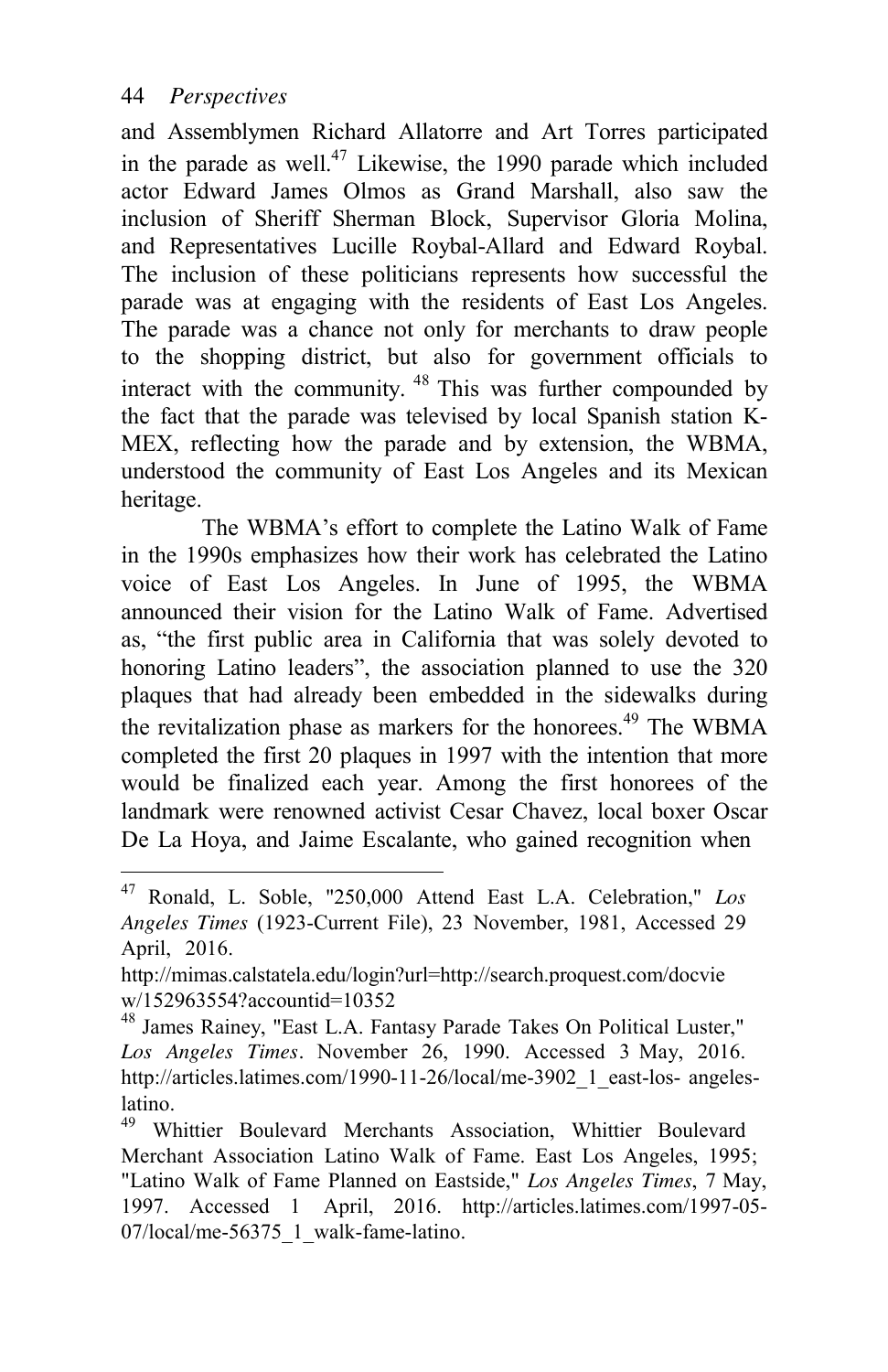his trials as a math teacher at Garfield High School were portrayed in the 1987 film, *Stand and Deliver.* Keeping with the close ties the WBMA had established with local government, Edward Roybal also was an initial honoree.<sup>50</sup> Based on this inaugural group the WBMA were strategic in regards to selections. By including celebrated local and uncontroversial honorees who would appeal to East LA residents, the WBMA was attempting to foster a wholesome monument easily accepted into the cultural space of Whittier Boulevard. Subsequent plaques honoring notable and distinguished Mexican musicians Antonio Aguilar and José José also speak to this intended purpose.

Both the East Los Angeles Christmas Parade and Latino Walk of Fame are examples of how the WBMA incorporated the culture of its community and built traditions that were just as impactful to the Boulevard as the Chicano activists and cruisers before them. The parade became an institution, its inclusion of high profile celebrities and politicians, as well as participation from local high schools and organizations every year, making its legacy one that encouraged family- friendly and safe entertainment. Likewise, the inception of the Latino Walk of Fame was not only a smart business decision by the WBMA, but exemplifies how the WBMA encouraged Chicano heritage as Chicano groups had done before them. These achievements become even more illuminating when considering the current state of the Boulevard and the battles the WBMA has recently faced.

In 2010, the Whittier Boulevard Merchants Association canceled the annual Christmas Parade, effectively ending a 35 year tradition.<sup>51</sup> According to a WBMA spokesman, the economic

[http://articles.latimes.com/1998/apr/16/local/me-39830.](http://articles.latimes.com/1998/apr/16/local/me-39830) 

<sup>50</sup> "Cesar Chavez Honored on Latino Walk of Fame," *Los Angeles Times*, August 1, 1997. Accessed 22 April, 2016.

[http://articles.latimes.com/1997/aug/01/local/me-18456.](http://articles.latimes.com/1997/aug/01/local/me-18456) "Latino Walk of Fame Gives Math Teacher Place in Sun," *Los Angeles Times,* 16 April, 1998. Accessed 22 April, 2016.

<sup>&</sup>lt;sup>51</sup> "East LA Christmas Parade May Be A Thing of the Past," Eastern Group Publications/EGPNews. 14 November, 2010. Accessed 3 May, 2016.

<http://egpnews.com/2012/12/eastlachristmasparademaybeathingofthepa> st/. EGPNews are owners of a collection of local newspapers,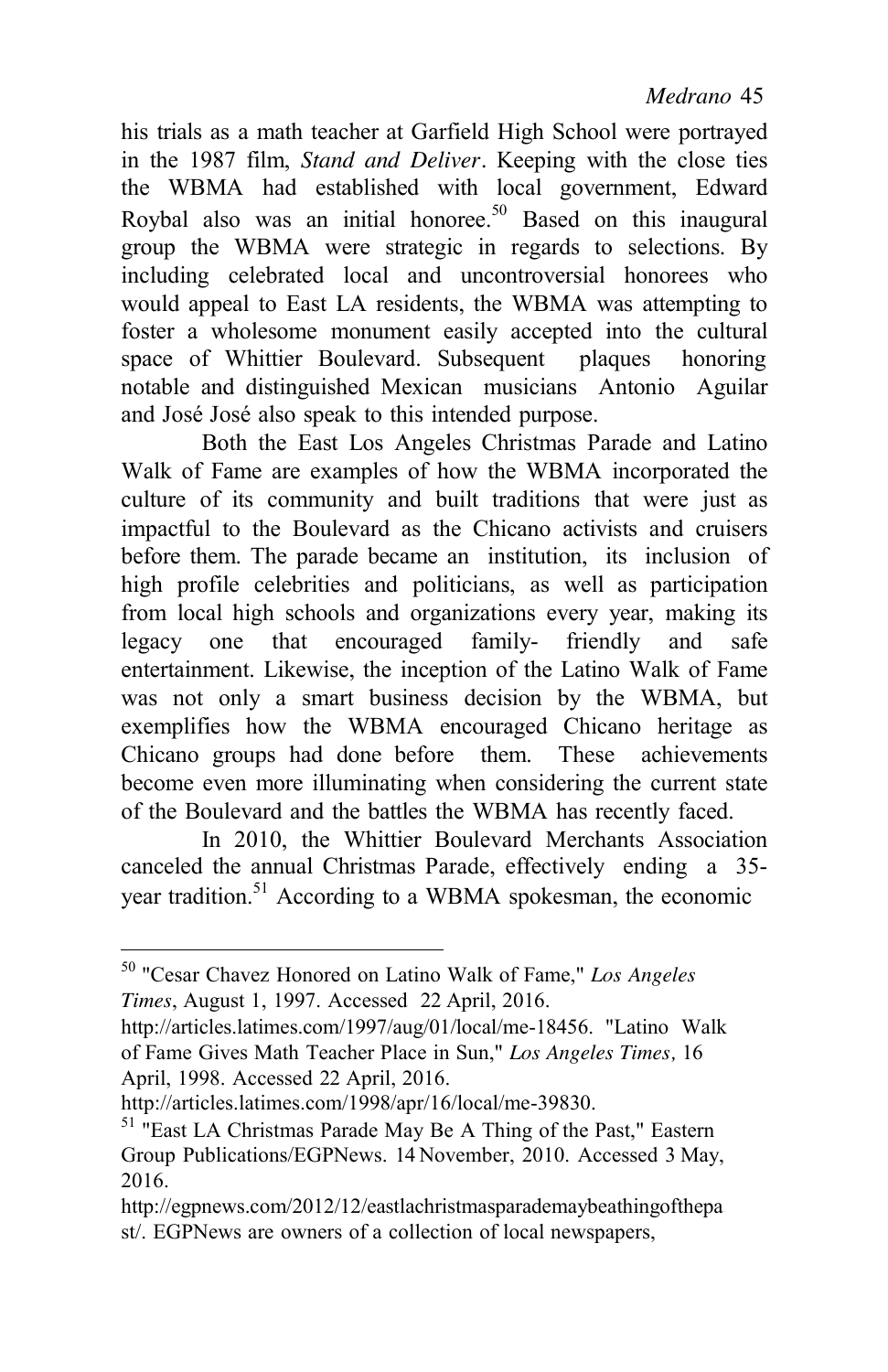recession had hit the Boulevard and its merchants the same as everywhere else in the community, and the association could not gather enough funds to cover the \$25,000 needed to pay sheriffs to work the parade. They were also unable to convince county supervisors to assist them with funding.<sup>52</sup> The end of the parade is indicative of the challenges the WBMA has faced in recent years. A shortage of personal funds and lack of assistance from once supportive county supervisors has resulted in the WBMA losing its prominence on the Boulevard. Moreover, inadequate involvement from current members and leadership has created even greater strife. However, this seeming loss of presence does not mean the WBMA is still not making an impact on East LA. In recent years, at a slow yet persistent pace, the merchants of Whittier Boulevard are still attempting to bring about meaningful progress. This progress resulted in cosmetic upgrades made to the street, the reopening of the 710 freeway ramps off Whittier, and the recent opening of the Nike community store. Ultimately, these instances of relevance highlight the continued need of the WBMA and the possible future of East Los Angeles.

By the early 2000s, Whittier Boulevard was no longer the main shopping district for Latinos in East LA. Suburbanization and the influx of malls and major retail chains in cities like Commerce, Montebello, and Monterey Park had left many of the small mom and pop stores that made up the Whittier Boulevard shopping district behind. $53$  Around the same time, the WBMA office on the Boulevard closed as well. While the association still

1[.http://search.proquest.com/docview/421569747?accountid=10352.](http://search.proquest.com/docview/421569747?accountid=10352) Economics Research Associates. Community Business Revitalization Program Plan Report. Los Angeles, 1990. The report mentions how the merchants of the Boulevard were facing competition from other shopping strips and malls. This competition continued to grow with the development of online shopping in the 2000s.

including: City Terrace Comet, Boyle Heights Beat, Belvidere Citizen, Eastside Sun, Commerce Comet, and Monterey Park Comet. Its online news articles are also shared in print by these papers.<br><sup>52</sup> James Wenger, "Former President of the WBMA," Interview by

author. 10 May, 2016.

<sup>53</sup> Matea Gold, 1999, "SPECIAL REPORT \* it's Suffered a Riot and a Recession. Now there's a Major Push to . . .; Bring Back Whittier Boulevard," *Los Angeles Times*, 25 July, 1999,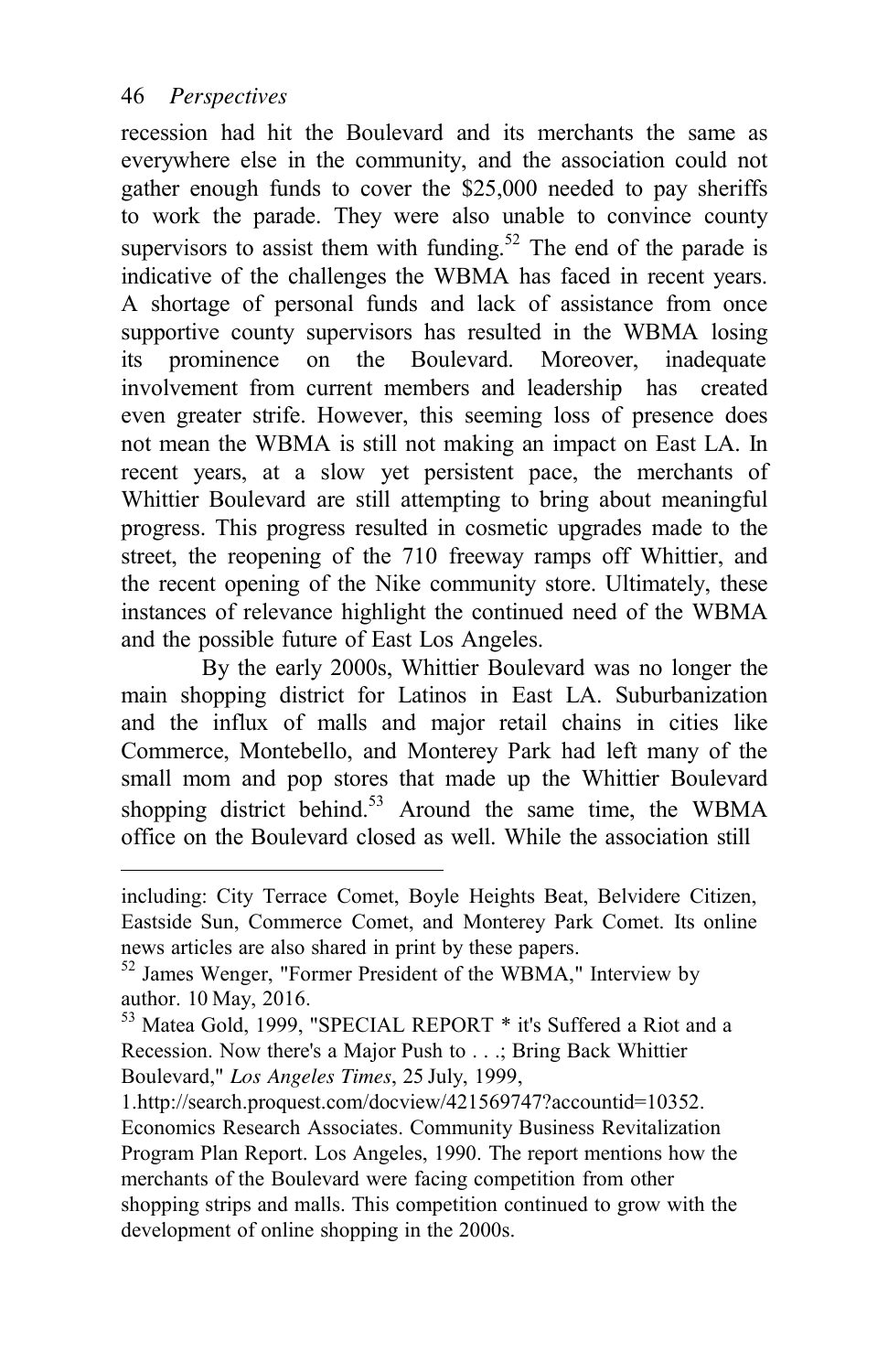existed, several of its leading members who had spearheaded the successful projects of the 1980s and 1990s were no longer active. Howard Barsky's La Popular had closed and James Wenger had taken a step back from the association as his family grew.<sup>54</sup> In later years, the 2009 economic recession did not help matters. However, in recent years a surge in activity shows signs of another comeback for the shopping corridor. In 2011, LA County implemented a \$2.1 million Whittier Boulevard Streetscape Project based on the urging of the WBMA. Meant to revitalize the shopping district that had not seen improvements since the original beautification program of the late 1980s, the project brought new palm trees, decorative street lighting, bus shelters, benches, and bike racks to the Boulevard.<sup>55</sup> To lure customers into the shopping district during the construction, the WBMA instituted a weekly construction sale. Although the Boulevard needed these improvements, these cosmetic corrections did not address the underlining issue of economic sustainability that had been facing the merchants for years.

The merchants of Whittier Boulevard contended with large corporations for years. The corridor has always been comprised of small family owned business, and lack of economic planning and available resources from the county did nothing to support the merchants, resulting in little financial growth. <sup>56</sup> Further complicating matters, the freeway on-ramps to the 710 between Olympic and Whittier Boulevards were closed in 2013. Although the shopping district's close proximity to the 710 had always been economically beneficial, the closure inconvenienced both commuters and potential shoppers. Seeing how the closure was affecting Whittier Boulevard, James Wenger on behalf of his business and the rest of Whittier Boulevard reached out to local

 $54$  James Wenger, "Former President of the WBMA," Interview by author. 10 May, 2016.

<sup>&</sup>lt;sup>55</sup> Castillo, Gloria, "Whittier Blvd. Braces for Construction," Eastern Group Publications/EGPNews. 19 May, 2011. Accessed 3 May, 2016[.](http://egpnews.com/2011/05/whittier-blvd-braces-for-construction/) [http://egpnews.com/2011/05/whittier-blvd-braces-for-construction/.](http://egpnews.com/2011/05/whittier-blvd-braces-for-construction/) 

<sup>&</sup>lt;sup>56</sup> Economics Research Associates, Community Business Revitalization Program Plan Report, Los Angeles, 1990.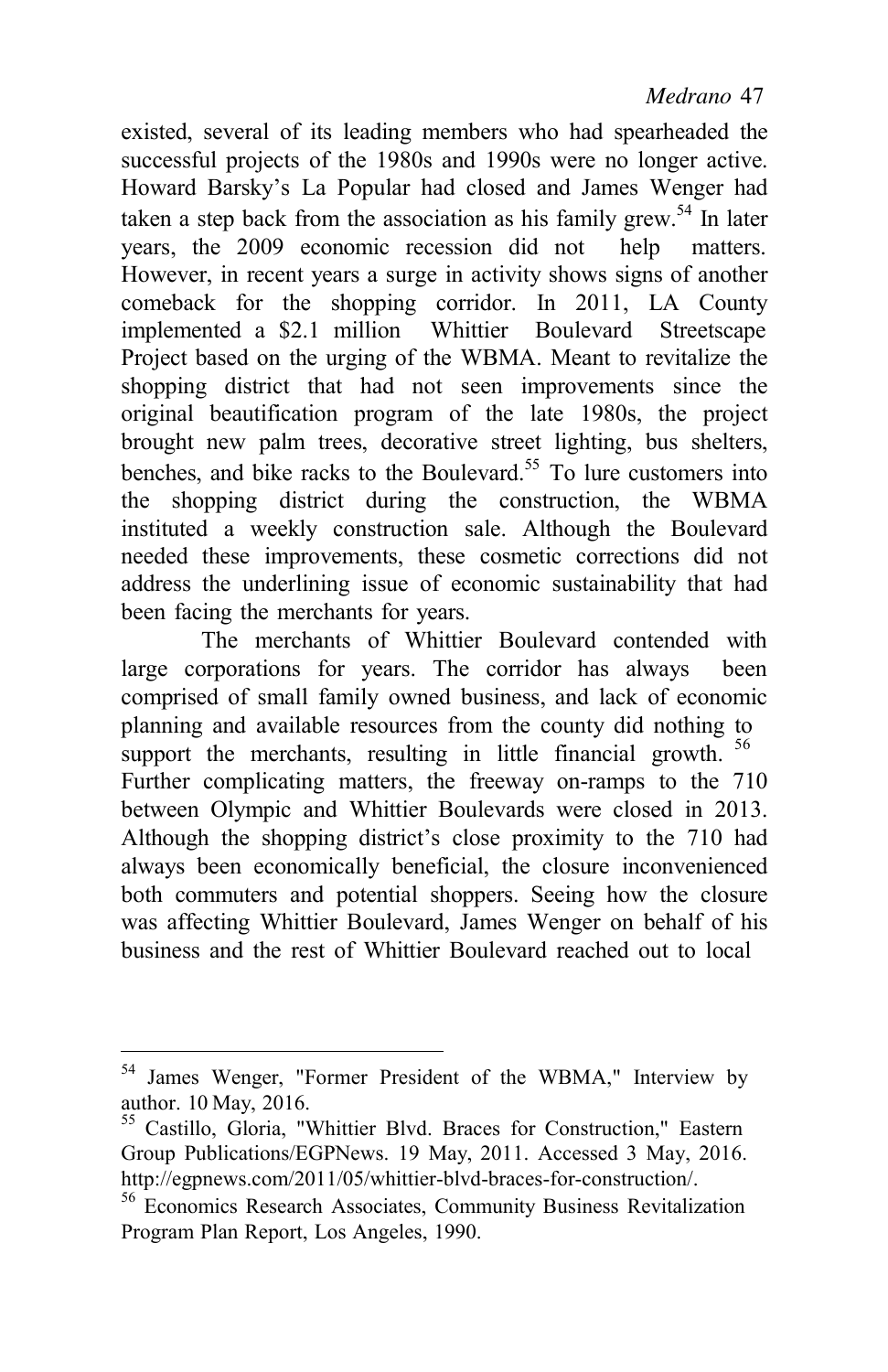officials on the matter. $57$  Appealing to the offices of Assemblyman Jimmy Gomez, State Senator Kevin De Leon, and County Supervisor Gloria Molina, Wenger became frustrated with their continual response that the ramps were not within their respective jurisdictions, and instead a Caltrans issue. After nearly three years of little to no change, in early 2016, Wenger created a petition to have the ramps reopened. Collecting signatures from 250 residents and business owners, Wenger threatened a lawsuit if the ramps continued to remain closed.<sup>58</sup> Within days of speaking directly to the Caltrans project manager, the ramps reopened.



*Image 4: Nike Store on Whittier Boulevard. 2015. Photograph from Nike Website.*

This victory of persistence speaks to why so many of the small businesses on the Boulevard remain open; so many owners have not given up on improving conditions on the Boulevard to assist their own businesses. While the WBMA had never been able to entice big retail chains to move to the Boulevard, recently one company recognized the profitability of developing in the area. In late 2015, Nike opened a community store on Whittier, prominently taking over nearly a block of space that was close to El Arco.<sup>59</sup> While the impact of the Nike store on the Boulevard is

 $57$  James Wenger, "Former President of the WBMA," Interview by author. 10 May, 2016

 $\frac{58}{38}$  James Wenger, "Petition to Reopen the 710 Freeway," January 2016. <sup>59</sup> "Nike East Los Opens on Whittier Boulevard," Boyle Heights Beat, 1 6 October, 2015. Accessed 30 April, 2016. <http://www.boyleheightsbeat.com/nike-east-los-opens-on-whittier->Boulevard-12129;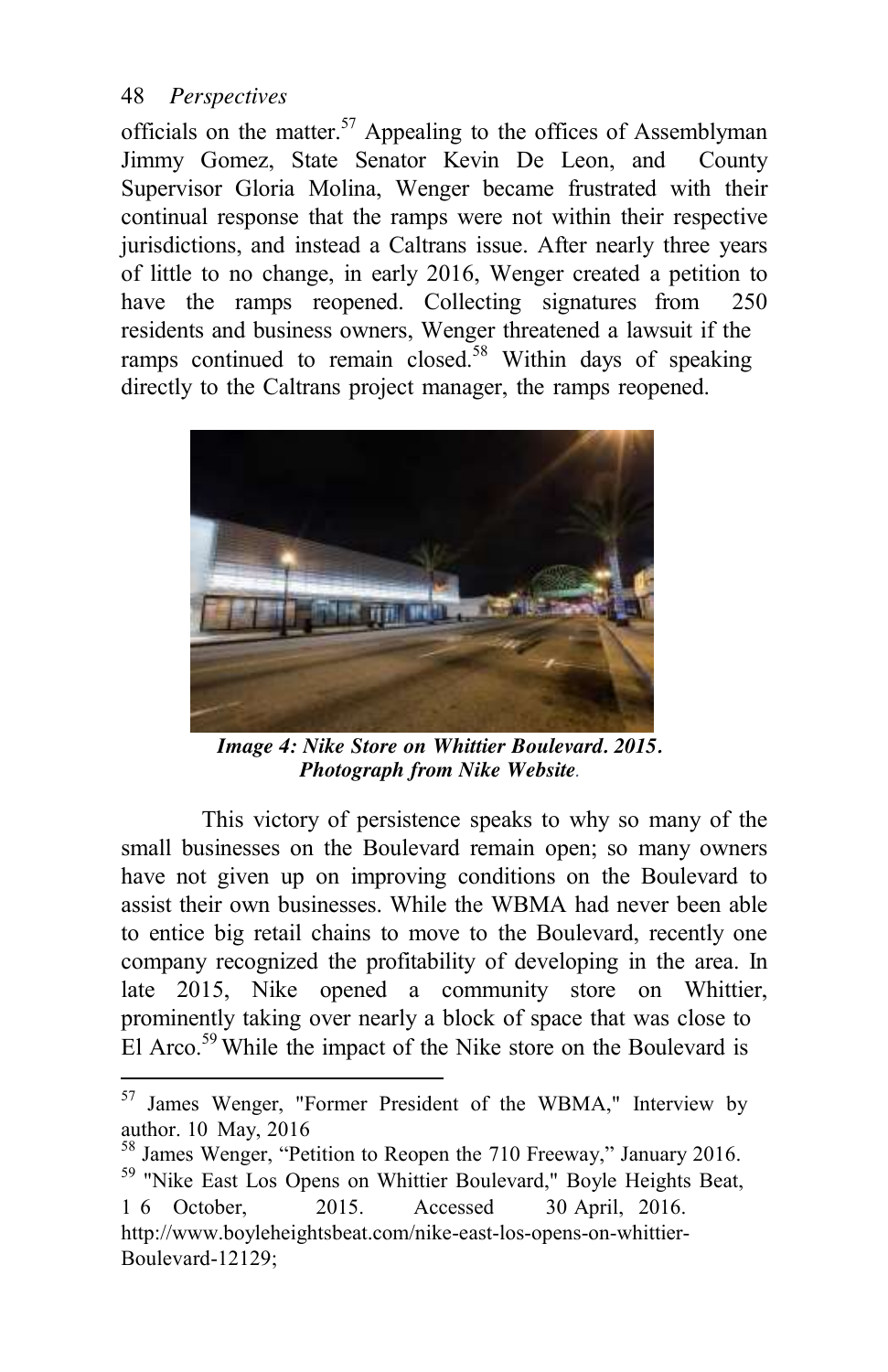still undetermined, presumably its establishment could produce more foot traffic in the shopping district, and the prospect for other major companies to expand into the area. This new potential has spurred the WBMA to reevaluate their own capabilities to better suit the needs of East LA and once again become a community resource. 60 To what extent the WBMA will once again be visible on the Boulevard is yet to be determined.

The WBMA has yet to create a clear plan for the future, but given these recent accomplishments for the shopping district, possibilities remain. What is apparent is the need for either a strengthened WBMA to reemerge or a new organization to develop and make their own claim to the Boulevard. The WBMA's once strong influence on the Boulevard is no longer as visible and merchants still face the same problems of competition as they did nearly 30 years ago. If the Boulevard is to find a balance between its glorified past and a promising future that ensures its charm and linkage to Chicano culture, there needs to once again exist an advocate for the merchants who remain.

Based on the new information uncovered from the development of this paper, one thing is certain, further research on the Whittier Boulevard Merchants Association is necessary. While historians' discussion of the history of Whittier Boulevard and East Los Angeles has focused on the riveting and dynamic experiences of Chicano activists and cruisers, there has always been another leading group on the Boulevard. By appealing to local government and working within the constructs of the law, the WBMA created not only landmarks and traditions but also a safer and cleaner environment. In fact, given the longevity of the WBMA in comparison to the relatively short time activists and cruisers achieved influence on this social space, the successes, shortcomings, and continued efforts of the WBMA have had a greater impact on the East Los Angeles community. This conclusion speaks to the notion that small businesses and

<sup>&</sup>quot;Nike's New East Los Community Store Ignites Sport and Local Engagement," Nike News. 15 October, 2015. Accessed 30 April, 2016[.](http://news.nike.com/news/nike-s-new-east-los-community-store-)  <http://news.nike.com/news/nike-s-new-east-los-community-store->ignitessport-and-local-engagement.

James Wenger, "RE: Questions About the WBMA," E-mail to Author. 27 May, 2016.